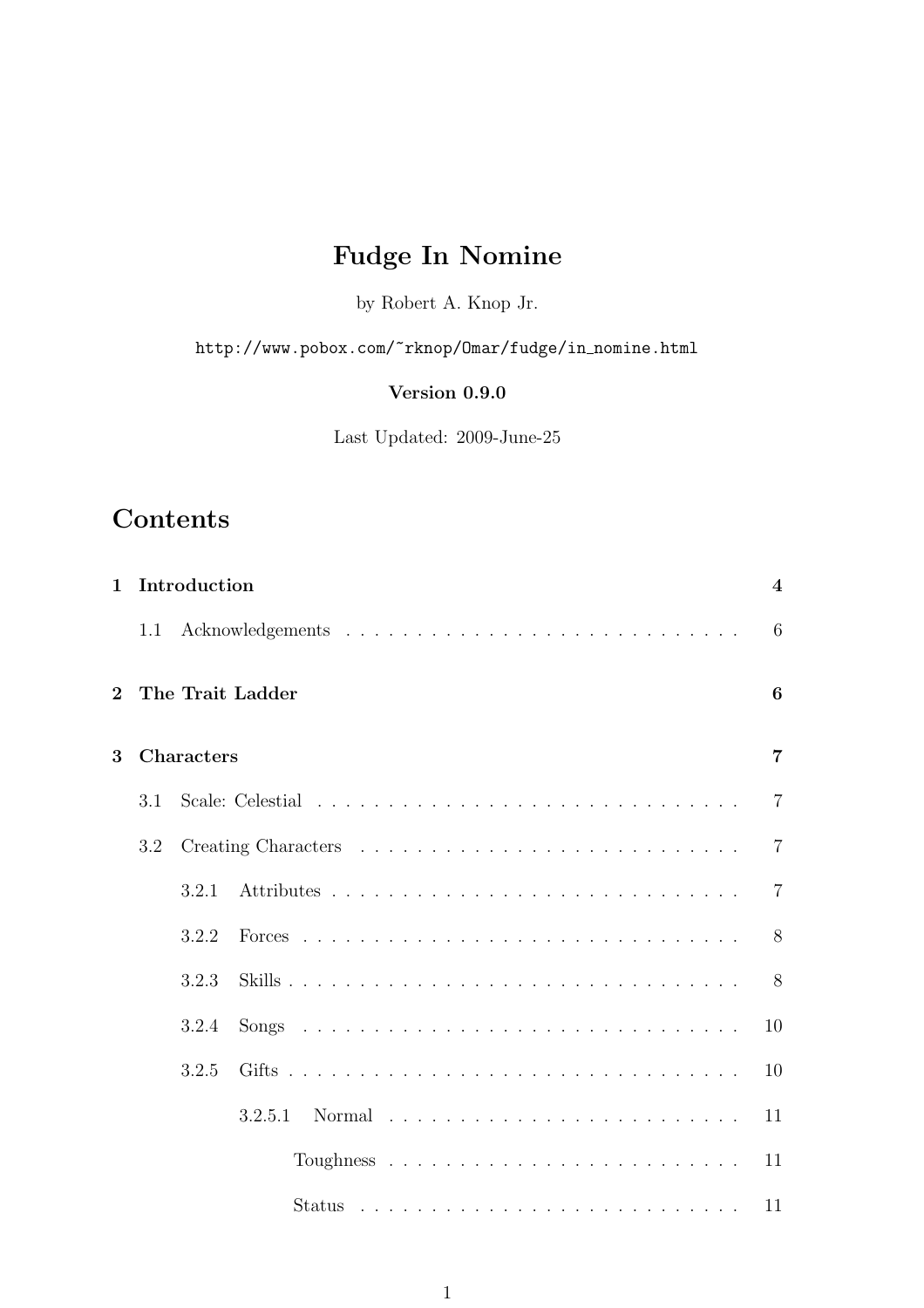|     |       | 3.2.5.2 |                            | 11 |
|-----|-------|---------|----------------------------|----|
|     |       | 3.2.5.3 |                            | 11 |
|     |       | 3.2.5.4 |                            | 11 |
|     |       | 3.2.5.5 |                            | 11 |
|     |       | 3.2.5.6 |                            | 11 |
|     |       | 3.2.5.7 |                            | 12 |
|     |       | 3.2.5.8 | Artifacts/Tailsmans/Relics | 12 |
|     |       |         |                            | 13 |
|     |       |         |                            | 13 |
|     |       |         |                            | 14 |
|     |       |         |                            | 14 |
|     |       |         |                            | 14 |
|     | 3.2.6 |         |                            | 14 |
|     |       | 3.2.6.1 |                            | 14 |
|     |       | 3.2.6.2 |                            | 14 |
| 3.3 |       |         |                            | 14 |
|     | 3.3.1 |         |                            | 14 |
|     | 3.3.2 |         | Skills and Songs           | 15 |
|     | 3.3.3 |         |                            | 16 |
|     | 3.3.4 |         |                            | 16 |
|     | 3.3.5 |         |                            | 16 |
|     |       |         |                            |    |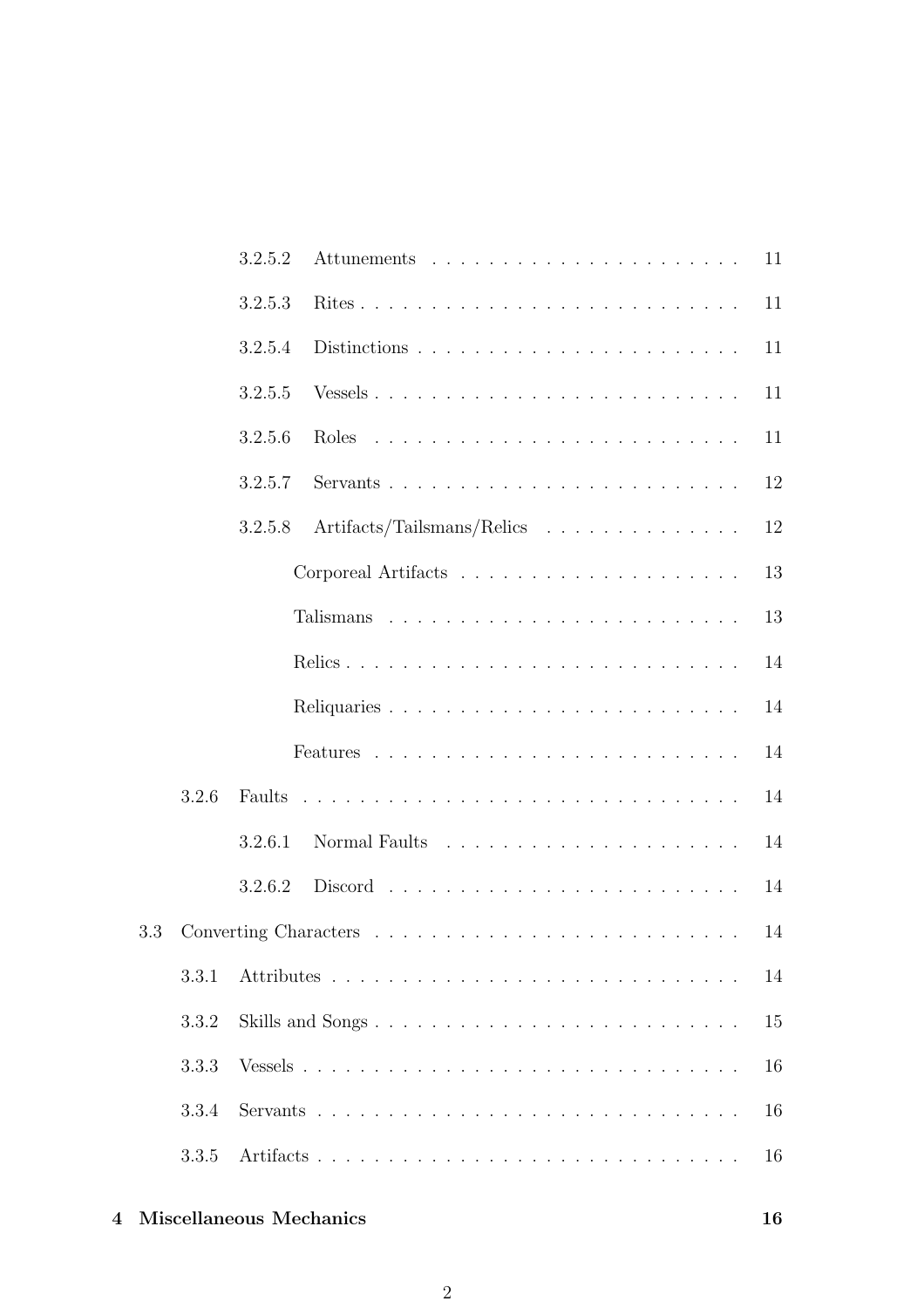|   | 4.1 |        |                                                                              | 16 |
|---|-----|--------|------------------------------------------------------------------------------|----|
|   |     | 4.1.1  |                                                                              | 17 |
|   |     | 4.1.2  | Relative Degree and Absolute Offset                                          | 17 |
|   | 4.2 |        |                                                                              | 18 |
|   | 4.3 |        | Dissonance                                                                   | 18 |
|   | 4.4 |        |                                                                              | 18 |
|   | 4.5 |        | Summoning Superiors                                                          | 19 |
|   | 4.6 |        |                                                                              | 19 |
|   |     | 4.6.1  |                                                                              | 20 |
|   |     | 4.6.2  | The "I Can Square Numbers" Version                                           | 20 |
|   |     | 4.6.3  |                                                                              | 21 |
|   | 4.7 |        |                                                                              | 22 |
|   | 4.8 |        | Conversion: Degree of Success and Check Digit                                | 23 |
|   | 4.9 |        |                                                                              | 23 |
| 5 |     | Combat |                                                                              | 24 |
|   | 5.1 |        |                                                                              | 24 |
|   |     | 5.1.1  | Rounds and Story Elements $\ldots \ldots \ldots \ldots \ldots \ldots \ldots$ | 24 |
|   |     | 5.1.2  |                                                                              | 25 |
|   |     | 5.1.3  |                                                                              | 25 |
|   |     | 5.1.4  |                                                                              | 25 |
|   | 5.2 |        | Corporeal, Ethereal, and Celestial Combat                                    | 25 |
|   | 5.3 |        |                                                                              | 26 |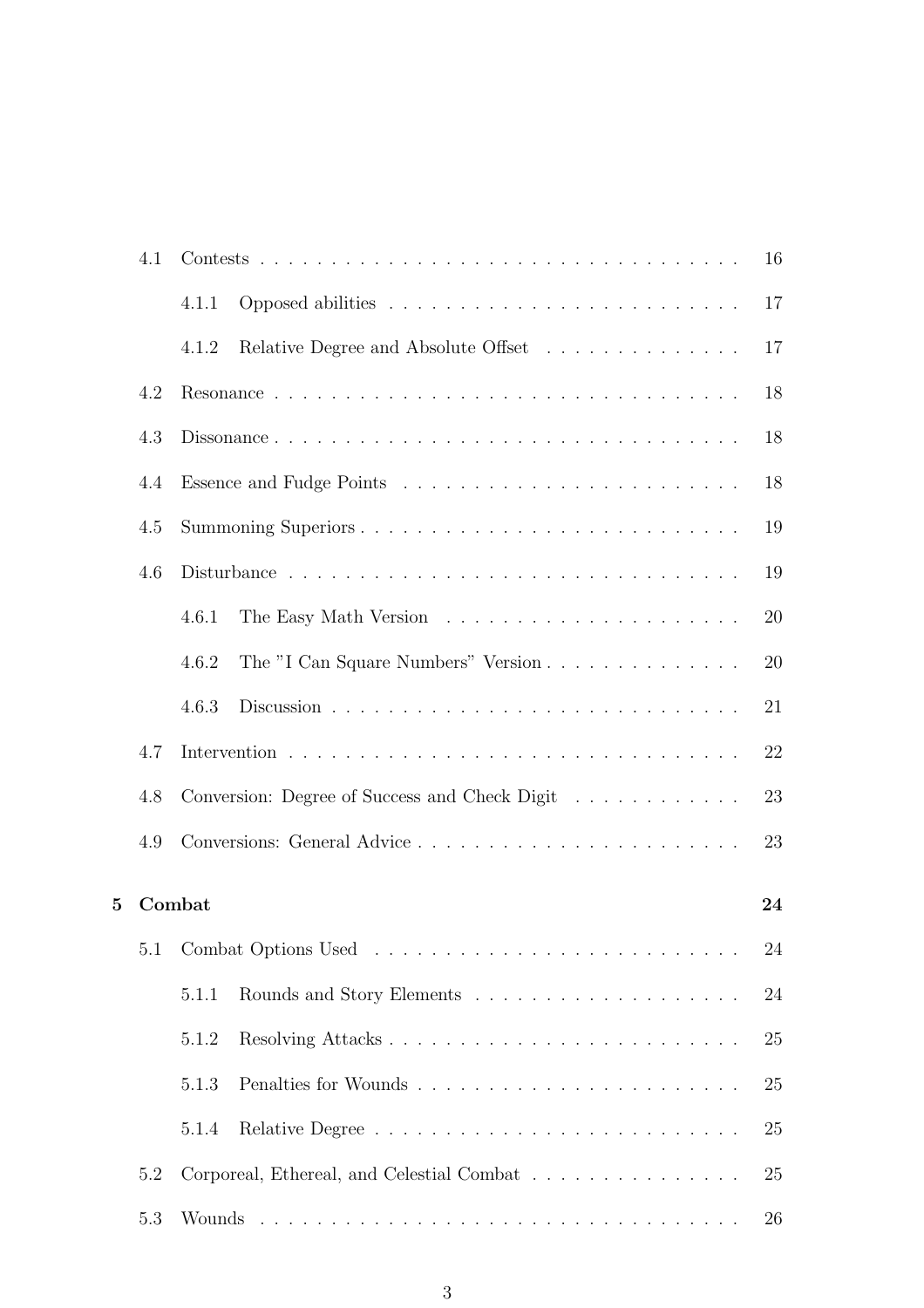|   |     | 5.3.1          |                                    | 26 |
|---|-----|----------------|------------------------------------|----|
|   |     |                |                                    | 26 |
|   |     |                |                                    | 26 |
|   |     |                |                                    | 26 |
|   |     |                |                                    | 26 |
|   |     | 5.3.2          |                                    | 27 |
|   |     | 5.3.3          |                                    | 27 |
|   |     | 5.3.4          | Offensive and Defensive Factors    | 27 |
|   |     | 5.3.5          | Damage Reduction for High Strength | 27 |
|   |     |                |                                    |    |
|   |     |                | <b>Character Development</b>       | 28 |
|   | 6.1 |                |                                    | 28 |
|   | 6.2 |                |                                    | 28 |
| 6 | 6.3 |                |                                    | 28 |
| 7 |     | <b>Changes</b> |                                    | 29 |
|   | 7.1 |                |                                    | 29 |
|   | 7.2 |                |                                    | 29 |
|   | 7.3 |                |                                    | 29 |

# 1 Introduction

*In Nomine* is a roleplaying game of Angels' and Demons' struggle for the hearts and minds of humanity, published by Steve Jackson Games. In running an *In Nomine*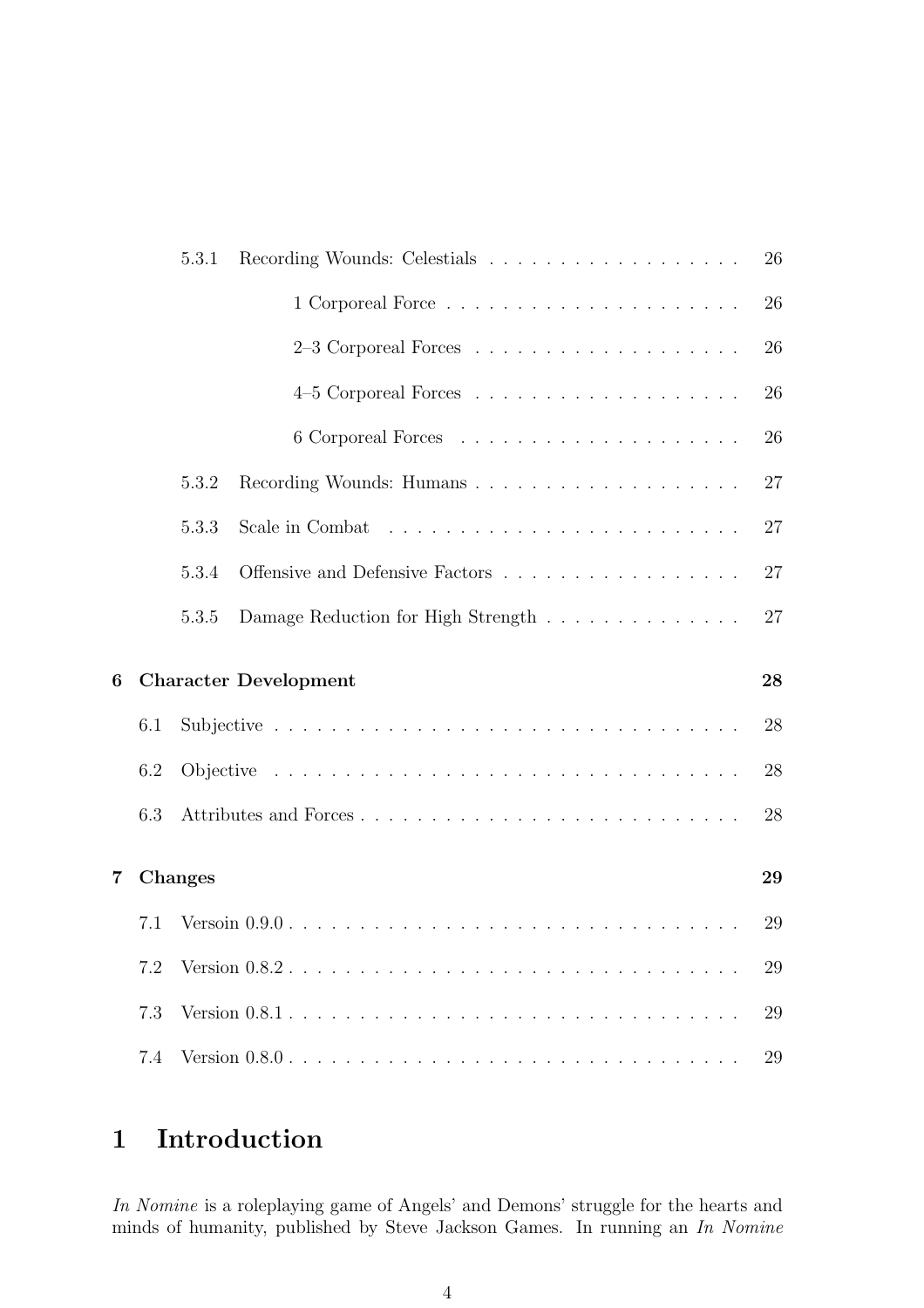PBEM a few years ago, I found that there were some things about the task resolution system of the game that were not entirely to my preference. In particular, I didn't like the fact that how good you were at something had no bearing on the probability of the quality of your success at something you tried. The native *In Nomine* system bases the quality of success on the "check digit", the result of a d6 that is independent of the 2d6 used to determine whether or not you are succesful. Other systems I prefer (including *GURPS*, **Fudge**, and even  $D\mathscr{C}D$ ) base the quality of your success on the success roll itself. This means that the better you are at something, the more likely you are to have a high-quality success (as opposed to "just" succeeding).

This conversion is *not* intended to be a replacement or rewrite of *In Nomine*! You will not be able to make much sense of this unless you have that rulebook (or perhaps *GURPS In Nomine*, also from SJ Games). Rather, this document should just have the information necessary to get a GM started on running an *In Nomine* game using **Fudge**. (In keeping with the spirit of **Fudge**, once you're started, you can just fake the rest!) Given that, this conversion should not make much sense in the absence of the *In Nomine* rules book. Absolutely no background is given here, and only the **Fudge** mechanics are explained.

In this conversoin, I'm trying to do what seems easiest and most natural but gives me a satisfying system. I'm not trying to make the entire game conform to some sort of "real" **Fudge**. The point of the conversion is to replace the character creation and task resolution system with more **Fudge**-like rules. In a few cases (e.g. dissonance and falling), *In Nomine* has specific mechanics that are isolated from the rest of the game. In those cases, rather than try to put together an equivalent using Fudge descriptive words, I just import the mechanic unchanged from *In Nomine*. If those mechanics don't really interact with the task resolution system I'm trying to replace, it won't hurt the *Fudge In Nomine* GM to roll 3d6 instead of 4dF from time to time.

This document really serves two intermixed purposes. One is to present a conversion of *In Nomine* to Fudge. The second is to list, for the benefit of my players, the **Fudge** options and house rules that I'm using for my campaign. I mean for this to be a playable system as is. **Fudge** admittedly requires the GM to make some choices about optional rules and such in effect before using the system in actual play. As such, *Fudge In Nomine* as presented here isn't quite as flexible as Fudge starts out. You are, of course, free to take this and mangle it however you wish for your own purposes. You may also just take little bits and pieces of it for your own purposes.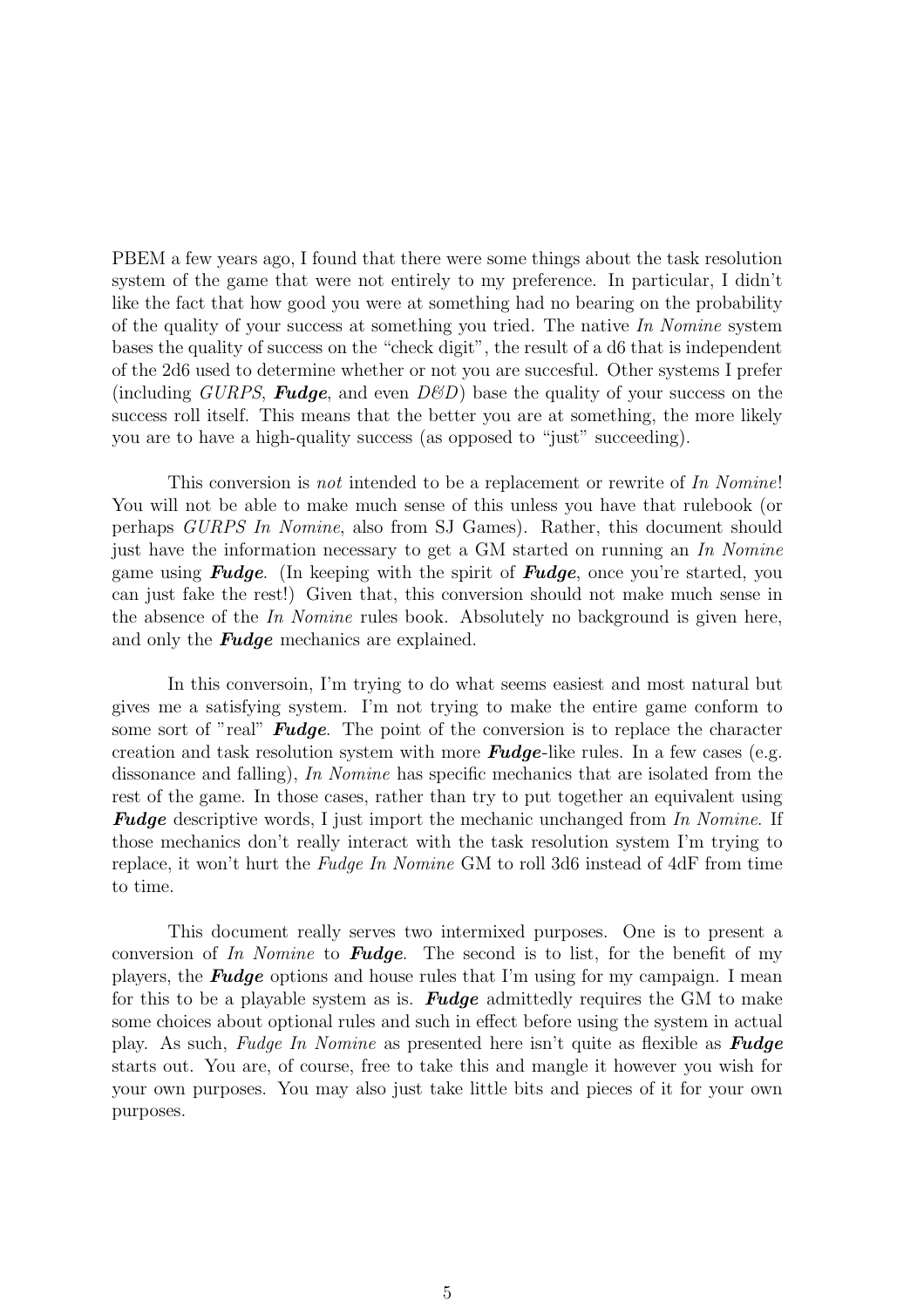## 1.1 Acknowledgements

Patrick Duffy has also created an *In Nomine* conversion of Fudge, which I saw before writing this. I had already begun to design and outline my own conversion, but I was influenced by his, and so he is owed a nod. Naturally, you may prefer his conversion to mine. Fudge is like Perl; there is more than one way to do it, and each person's way of doing it is the Right Way.

After I'd basically completed this (since September, 1999, it's mostly just been tuneups), David Edelstien (a well known In Nomine author and guru) published his version of Fudge In Nomine. His conversion is quite different from mine, more different than is Patrick's (which is also available on David's site). You may prefer that one to mine as well.

# 2 The Trait Ladder

For this conversion, I borrow the trait ladder from *Fate* as it adds a wee bit more dynamic range right where I believe the system needs it. Other than this, I'm more or less using vanilla Fudge.

- Legendary
- Epic
- Superb
- Great
- Good
- Fair
- Average
- Mediocre
- Poor
- Terrible
- Abysmal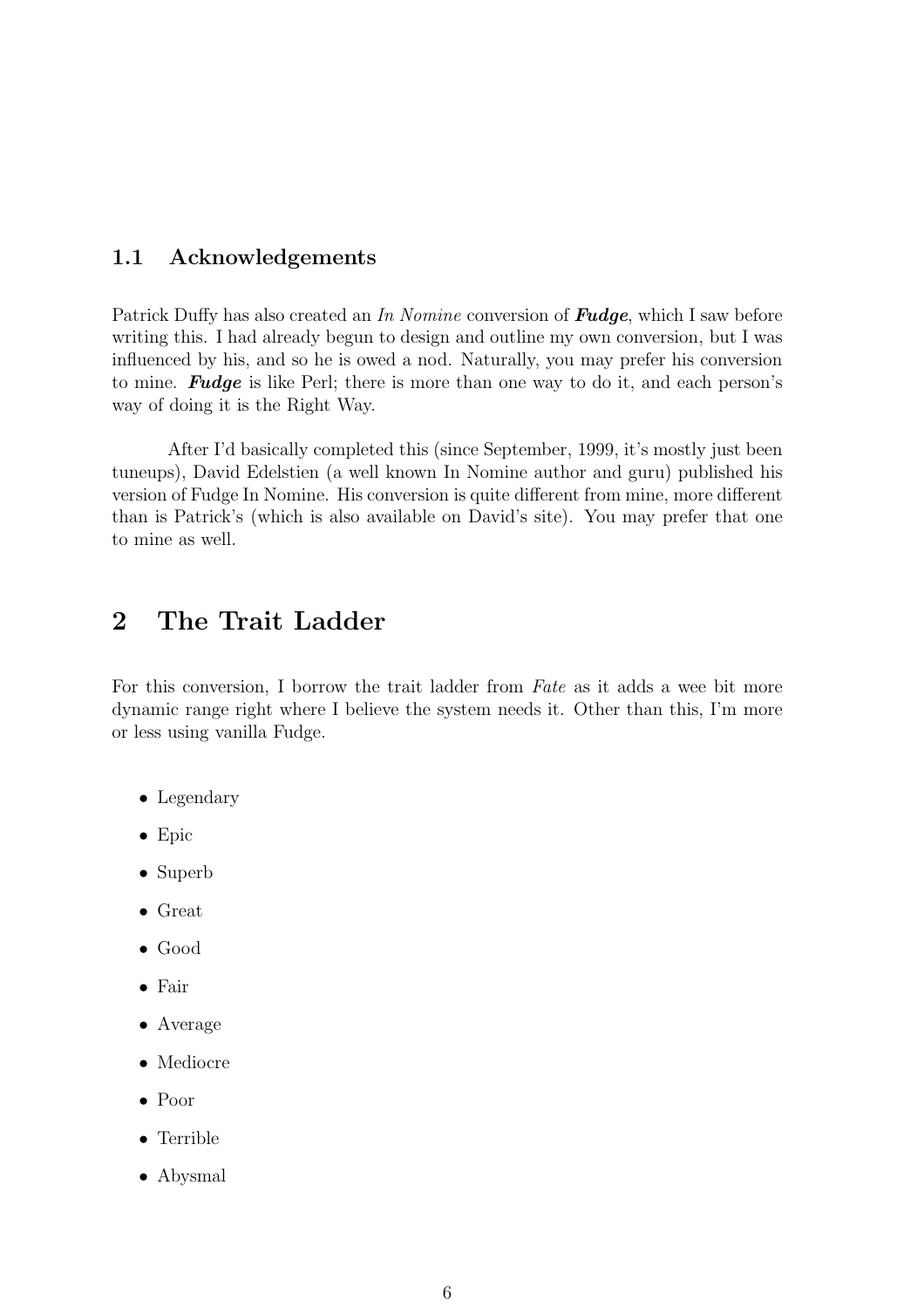# 3 Characters

## 3.1 Scale: Celestial

One of the biggest problems (IMHO) with the *In Nomine* mechanics is that humans are pathetic. The **Fudge** concept of Scale is a nice way of having two races or groups of people with different average abilities, without having to squeeze one group on one side or another of a bell curve.

For simplicity and consistency, the default **Fudge** scale is the usual default **Fudge** scale, i.e. that of humans. Celestials (Angels and Demons) are built on the "Celestial Scale." Celestial Scale is a little different from what **Fudge** calls just "Scale", in that it applies to *all* six attributes. So, not only is a celestial with Fair Strength stronger than a human with Fair Strength, a celestial with Fair Intelligence is smarter than a human with Fair Intelligence.

The beauty of **Fudge** is that you can write down your scale, and then not worry about it most of the time. If you have to make an ability roll, just roll using the unadulterated trait, not considering scale. The only time you have to take Celestial Scale into account is when a human and a celestial are interacting. When you must compare a celestial's attribute to a human's, Celestial Scale is considered to be  $+2$  for all attributes. Note that if you are resolving a contest between a celestial's skill and a human's attribute (Fast Talk vs. Will, for example), in that case you should run the contest on Celestial Scale, and consider the human's scale to be -2 for all attributes.

Celestial scale does not normally apply to skills, songs, or anything else, only the six attributes.

## 3.2 Creating Characters

Character creating is done using some sort of mishmash somewhere between the Subjective and Objective character creation systems of **Fudge**.

### 3.2.1 Attributes

Characters in *Fudge In Nomine* have the six familiar attributes from standard *In Nomine*. For Angels, Demons, and Human Soldiers, all attributes start out as Fair on their native scale. Mundane Humans start out as Average on their native scale. For other celestial spirits (releivers, gremlins, imps), use judgement. A character may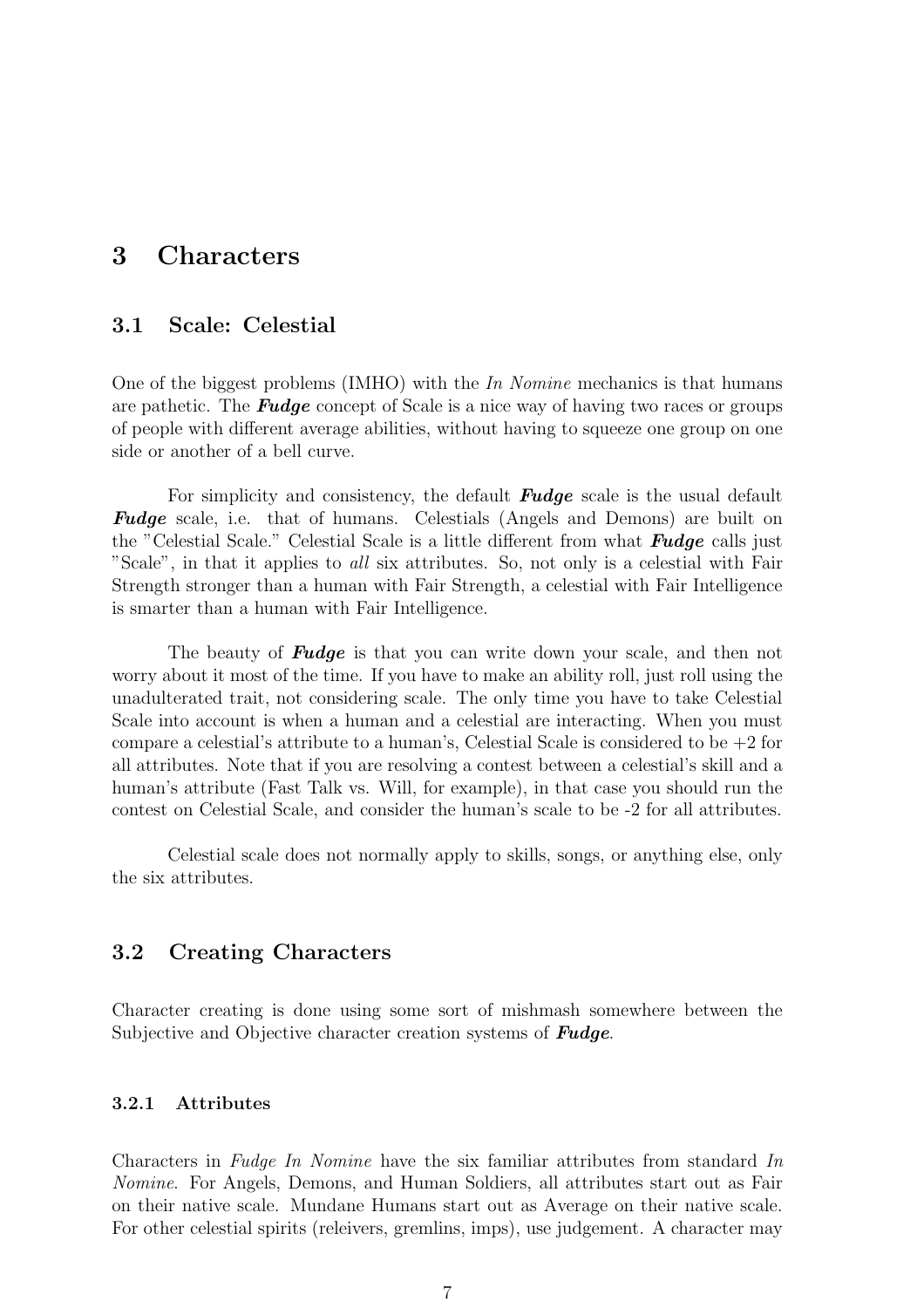gain a free attribute level to spend anywhere by lowering one of his attributes. No attribute may start out higher than Superb, and even Superb attributes ought to be rare in starting characters.

#### 3.2.2 Forces

Once you've assigned your attributes, figure out your Forces. Forces in *Fudge In Nomine* are numbers, just as in standard *In Nomine*. They are more a qualitative measure of how studly a celestial you are than something which has a constant mechanical meaning, but sometimes the number of Forces you have in a particular realm odes affect things like the duration and effectiveness of Songs, etc.

In order to determine how many Forces you have in each realm, take the average of the two attributes in that realm and look result up on the Force Table (Table 1) below. Round either up or down in each case so that the *total* number of forces comes out to the right number (9 for angels and demons, 6 for human soldiers). Use common sense or your character concept to figure out which direction of rounding makes more sense. For instance, consider an angel with the following scores:

- Strength: Average
- Agility: Fair
- Intelligence: Good
- Precision: Fair
- Will: Average
- Perception: Good

In this case, Celestial Forces is easy: the angel has three Celestial forces. For the other realms, clearly this angel has invested more in the Ethereal realm than the Corporeal realm, so it makes more sense to round up in the Ethereal case (4 forces) and down in the Corpoeral case (2 forces) than to say that it is 3 in each case. (Hey, this game is named **Fudge**, so you have to expect we're going to fudge things sometimes!)

#### 3.2.3 Skills

Straight **Fudge** here. Use as broad of skill groups as you are comfortable with. In my game, I prefer moderately broad skill groups. The skill list in the *In Nomine* book is probably not a bad one to use.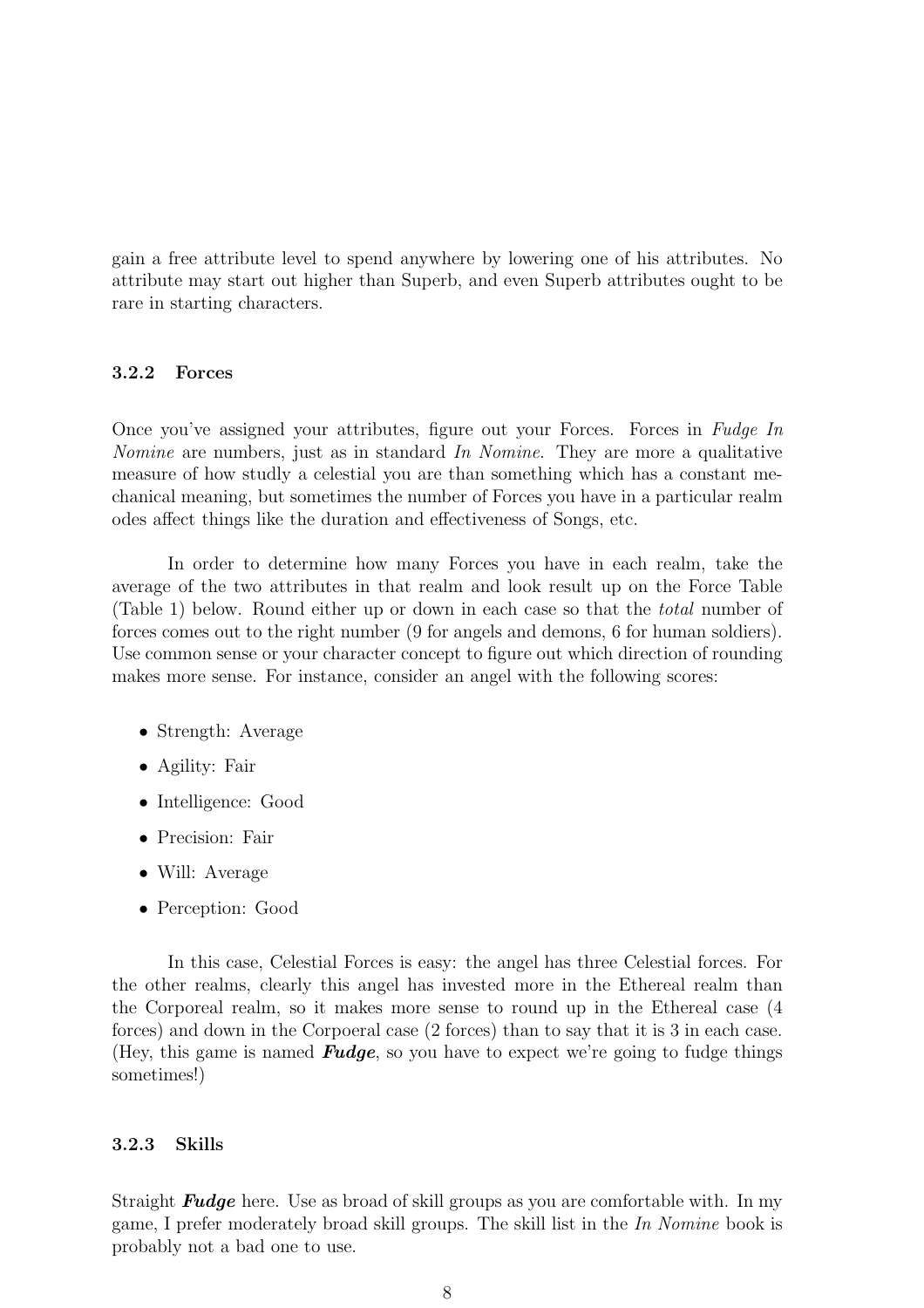| Average   | Forces       | Forces   |
|-----------|--------------|----------|
| Attribute | (Celestials) | (Humans) |
|           |              |          |
| Terrible  | Ω            |          |
| Poor      | 1            |          |
| Mediocre  | 1            | 1        |
| Average   | 2            | 1        |
| Fair      | 3            | 2        |
| Good      | 4            | 2        |
| Great     | 5            | 3        |
| Superb    | 6            | 3        |
| Epic      |              | 4        |
| Legendary | 8            | 5        |
|           |              |          |

#### Table 1: Force Table

Celestial vs. Human Scale does *not* apply to skills. If a Good archery result is necessary to hit a target, a Good human archer and a Good demon archer will have the same chance of hitting that target. The only time you would consider scale is when there is a contest between a celestial's skill and a human's attribute, or vice versa. In that case, apply the scale difference to the attribute. This is not entirely selfconsistent, but it's a decent way of simulating both "skills are skills" and "celestials are studlier than humans" at the same time.

As in standard Fudge, skills are *not* linked to any attribute; skill levels stand on their own. The GM and players should make sure that a character makes sense, however. For example, somebody with a lot of high mental skills should probably also have a Good or better Intelligence and/or Precision. There are no hard and fast rules for this; just qualitatively make sure a character concept is roughly self-consistent. Moreover, because they physical and mentally more able, Celestials will tend to have more skills at higher levels than humans.

At character creation, skills are chosen using something like the **Fudge** Objective Character Creation system. Celestials get 30 free skill levels for skills and songs, Soldiers get 25, and mundane humans get 20. Normally, skill levels and attribute levels may *not* be traded. However, skill levels may be freely traded for gifts and faults.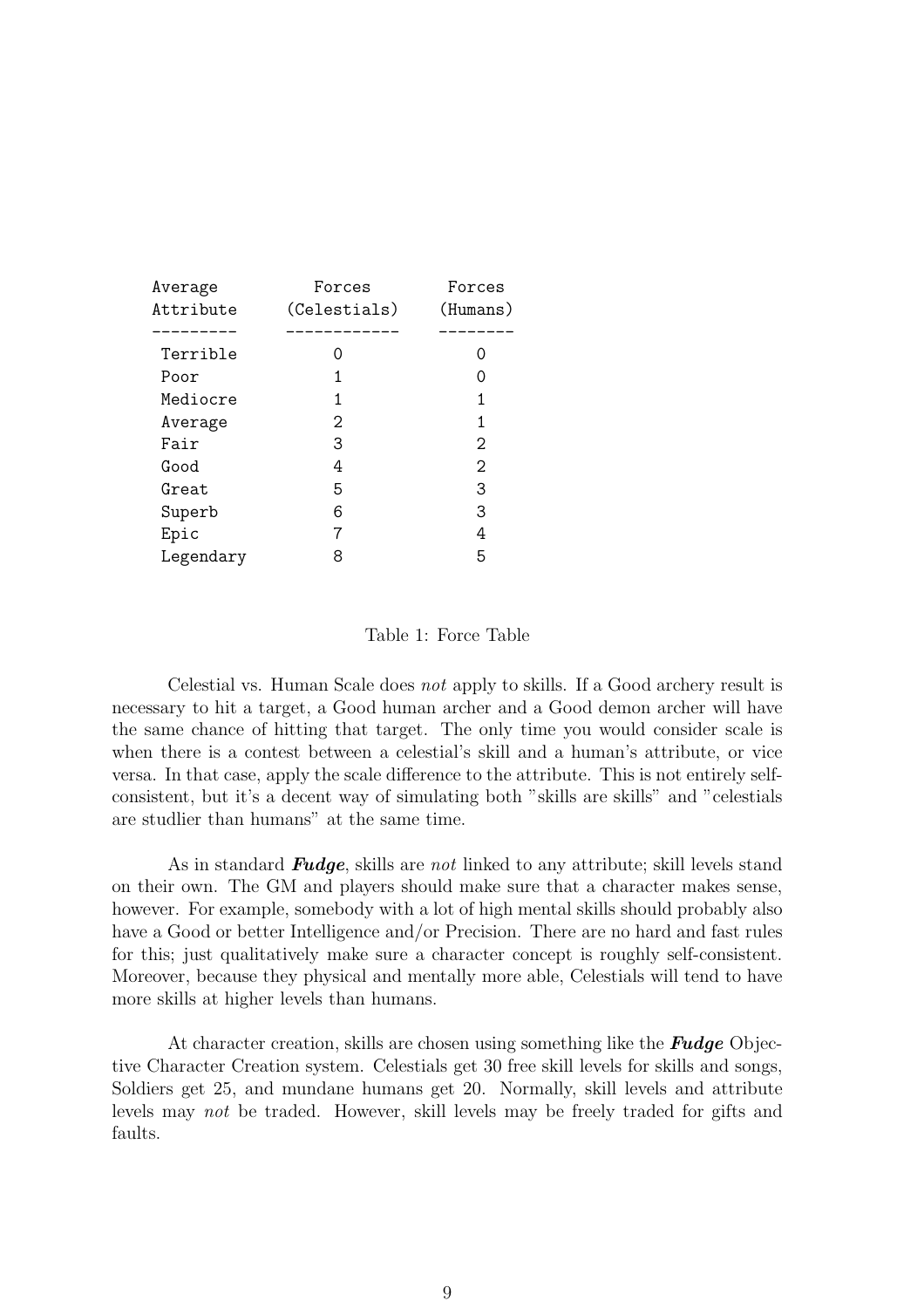#### 3.2.4 Songs

Songs are all considered Very Hard skills. The usual rules about which sorts of songs certain types of characters may learn, and under what conditions they may learn them, apply. Songs are resolved like normal skills. Successfully performing a song using both gesture and voice is a Fair challenge. Using only gestures or voice is a Good challenge. Doing it silently, just by thinking about it, is a Great challenge. Doing it silently and instantly is a Superb challenge.

| Type of          | Song       |
|------------------|------------|
| Performance      | Difficulty |
|                  |            |
| Voice & Gesture  | Fair       |
| Voice or Gesture | Good       |
| Silent           | Great      |
| Silent & Instant | Superb     |
|                  |            |

Table 2: Difficulty of performing a song

Unlike in *In Nomine*, you don't add Forces or anything else to your Song skill in order to determine your chance of success. Your Forces in the relevant realm, however, may affect the magnitude of the result of the performance. See Section 4.8 for how to convert a Fudge Degree of Success (i.e. the difference between the Rolled Degree and the Difficulty) into an *In Nomine* check digit.

#### 3.2.5 Gifts

Gifts are a catch-all for a lot of *In Nomine* things. For simplicity, *Fudge In Nomine* doesn't make the usual **Fudge** distinction between mudane gives and Supernormal Powers; they're all just Gifts, since this is such a supernormal setting. Starting celestials get 6 Gifts. Starting Soldiers get 4 Gifts, and starting mundane humans get 2 Gifts. Your resonance is considered a Gift, but your choir/band dissonance condition is considered a Fault, so they balance out. Likewise, your Superior's choir/band attunement is considered a Gift, but your Superior's dissonance condition is a Fault, so they also balance out. Starting characters may trade gifts, faults, and skills in the normal fashion (**Fudge** sections 1.63 and 1.64); they may not trade gifts for free attribute levels or vice versa. (This is in contrast to standard Fudge. In In Nomine, your attribute levels are a reflection of how strongly you are tied to the different realms of the Symphony, and as such are fundamentally (in game physics) a different thing from what standard **Fudge** assumes.)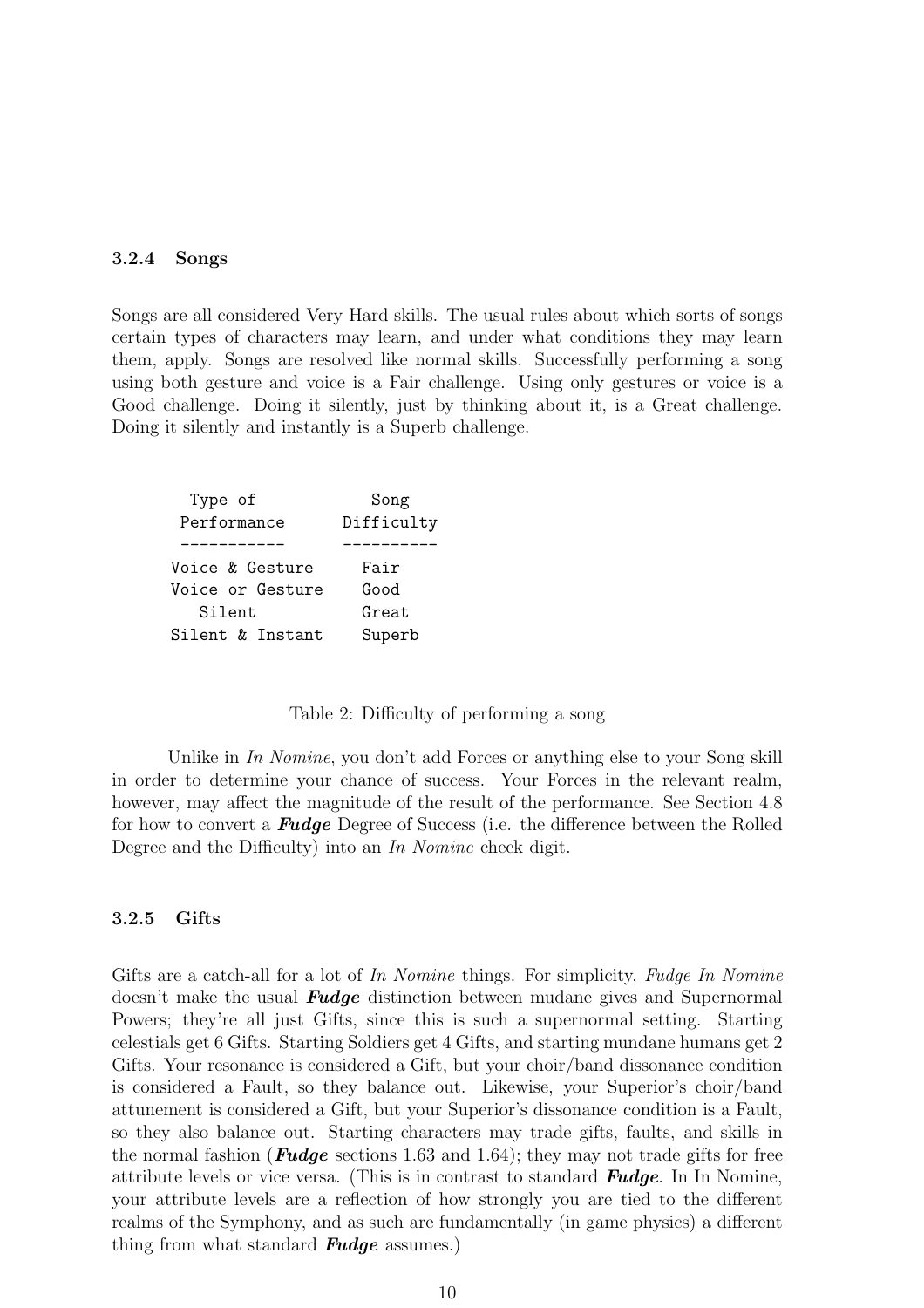**3.2.5.1** Normal There's nothing stopping you from using normal **Fudge** gifts. This may be particularly important for human characters.

Toughness One predefined normal gift is Toughness. Humans may purchase up to two levels of Toughness, and celestials may purchase up to three levels for each vessel. Toughness increases your defensive damage factor by one for each level.

Status A second predefined normal gift is Status. Status comes in three levels: Status, High Status, and Very High Status. Normal Status includes people like doctors, university professors, etc. High Status covers most of the "rich, important, and famous" types. Very High Status is reserved for country leaders, prominent leaders of very large corporations, and the extremely famous. The three levels of Status grant  $+1$ ,  $+2$ , and  $+3$  to reaction rolls when the GM feels it appropriate (and modified when the GM thinks it appropriate). Celestials will usually have Status attached to a Role, and it will probably be rare for any Celestial or any human PC to have more than the first level of Status.

3.2.5.2 Attunements Choir Attunements are worth 1 gift, Servitor Attunements are worth 2 gifts.

3.2.5.3 Rites Celestials get the Rites of their superior as listed in the main *In Nomine* book for free. Each one or two additional rites costs 1 Gift.

3.2.5.4 Distinctions Each distinction costs 2 gifts. A character who has the second level of a Superior's distinction must pay 4 gifts; two for the first level, two for the second level. Starting characters may not normally start out with distinctions.

3.2.5.5 Vessels A normal human vessel costs 2 gifts. A more limited vessel (e.g. an animal with no serious natural attacks and no ability speak, such as a normal cat or a small dog) costs 1 gift. Vessels do not come in "levels" as they do in standard *In Nomine*. However, Celestials may add up to three levels of Toughness (see Section 3.2.5.1) to a vessel. Each level of toughness costs one gift. You buy Toughness for only one vessel; if you have multiple vessels, you have to buy Toughness separately for each vessel.

3.2.5.6 Roles Since degree of disturbance is calculated normally according to *In Nomine* rules, Roles are rated in levels just as with *In Nomine*. The cost in gifts of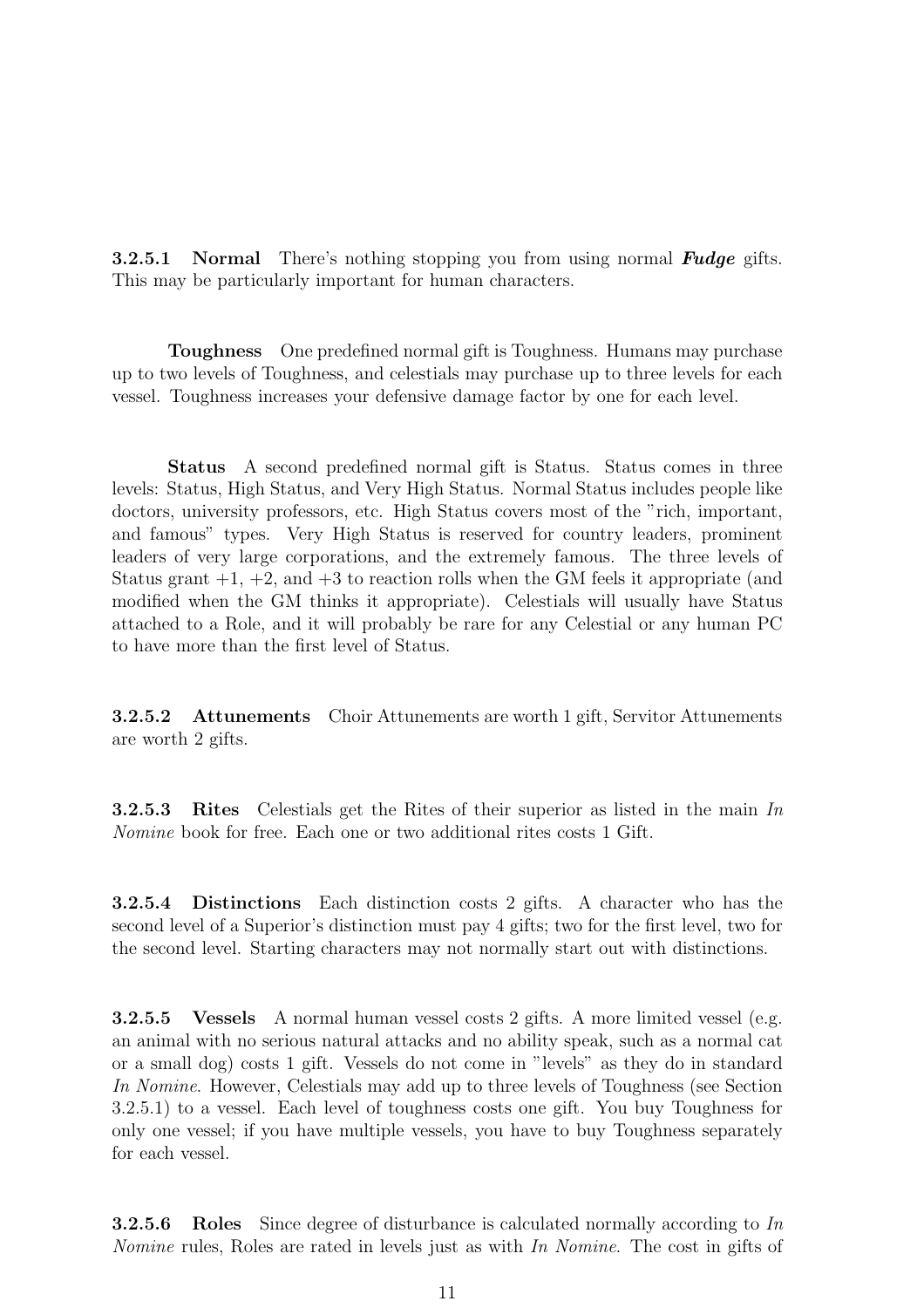a Role is listed in Table 3.

(*Note: this table was slightly changed for version 0.7.0.*)

| Role    | Cost    |
|---------|---------|
| Level   | (Gifts) |
|         |         |
| $1 - 2$ | 1       |
| $3 - 4$ | 2       |
| 5-6     | 3       |

#### Table 3: Cost of Roles

3.2.5.7 Servants Servants are rated on a scale of Average through Superb. Their rating is equivalent to the *In Nomine* servant level; it indicates how challenging is the test of will for the human to resist an unpalatable command from their master. The number of gifts a servant costs depends on the servant's rating:

| Servant | Cost    |
|---------|---------|
| Rating  | (Gifts) |
|         |         |
| Average | 1       |
| Fair    | 2       |
| Good    | 3       |
| Great   | 4       |
| Superb  | 5       |

#### Table 4: Servant Rating

This is for a normal mundane human, or an equivalently weak reliever/imp/etc. Reduce the cost by one for particularly pathetic servants, and increase the cost by one or more for Soldiers, Undead, or strong celestial spirits.

3.2.5.8 Artifacts/Tailsmans/Relics All artifacts are rated on the usual Terrible...Superb scale. This rating has a different meaning depending on the type of the artifact. However, the rating shares one meaning for all sorts of artifacts: the ease of locating that artifact. The difficulty of locating an artifact depends on the owner's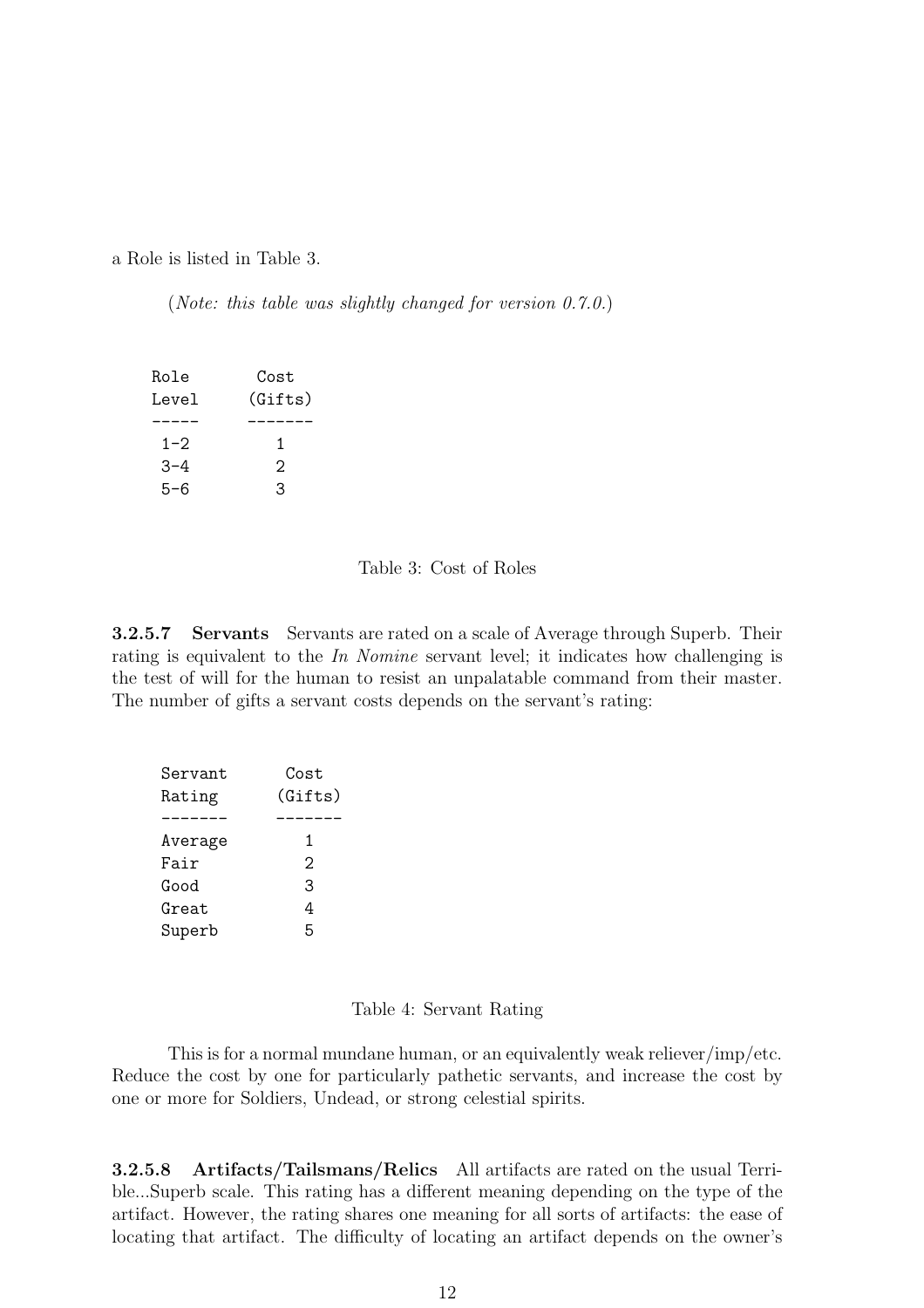forces in the appropriate realm; see Table 5. Roll 4dF as a test of the artifact's rating, and compare it to the difficulty of finding. For example, suppose an Ofanite with 3 Corporeal forces has a motorcycle as a simple corporeal artifact. This motorcycle has an artifact rating of Fair. If the Ofanite wanted to locate the artifact, he would roll 4dF, and add it to the motorcycle's rating of Fair; if he rolls Good or better, he's able to locate the motorcycle. Refer to the main *In Nomine* book for how well one is able to locate an artifact, and Section 4.8 for converting a Degree of Success to Check Digit.

| Owner's     |            |
|-------------|------------|
| Appropriate | Location   |
| Forces      | Difficulty |
|             |            |
| $1 - 2$     | Great      |
| $-3-4$      | Good       |
| 5-6         | Fair       |
|             |            |

Table 5: Difficulty of locating an artifact

Corporeal Artifacts Corporeal Artifacts cost 1 gift for a rating of Good or less, 2 gifts for a rating of Great, and 3 gifts for a rating of Superb.

Talismans Ethereal Talismans give a boost to a skill; the amount of the boost depends on the rating of the artifact (Table 6). Add the amount of boost to the user's skill before rolling a test of that skill.

| Talisman | Skill        | Cost    |
|----------|--------------|---------|
| Rating   | <b>Boost</b> | (Gifts) |
|          |              |         |
| Average- | $+1$         |         |
| Fair     | $+2$         | 2       |
| Good     | $+3$         | З       |
| $Great+$ | +4           |         |

Table 6: Talisman Rating and Skill Boost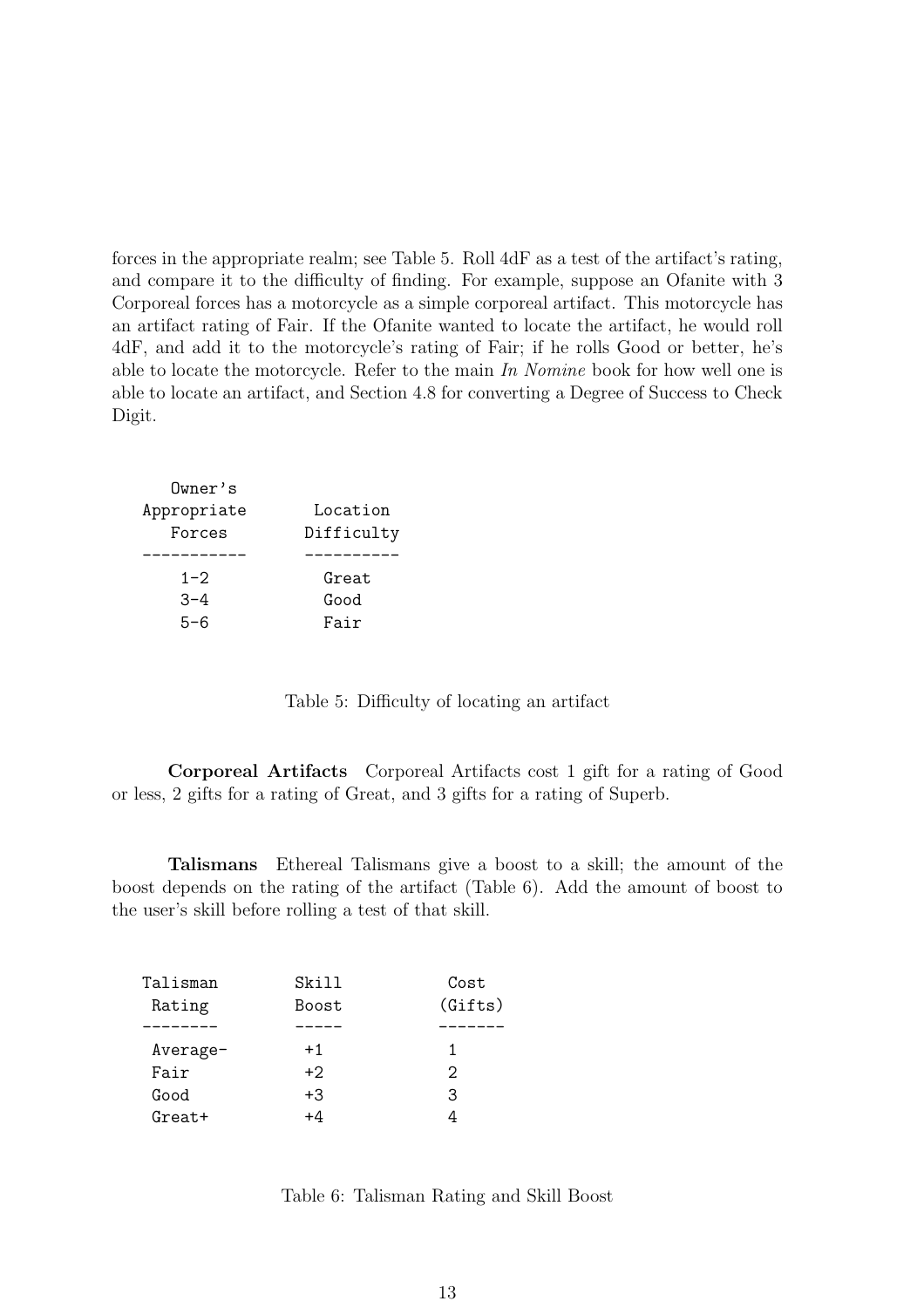Relics Relics contain a Song. The cost of a normal Relic in *gifts* is the same as the cost in skill points to learn the Song at the level of the rating of the Relic.

Reliquaries Reliquaries cost 1 gift for each point of Essence they store.

Features All artifacts and relics may have various features. Under *In Nomine*, this increases or decreases the cost. The GM should use her good sense in deciding how much to increase or decrease the number of gifts a given artifact costs based on any added features.

#### 3.2.6 Faults

**3.2.6.1** Normal Faults Normal Faults are just like standard  $\boldsymbol{F} \boldsymbol{u} \boldsymbol{d} \boldsymbol{q} \boldsymbol{e}$ .

3.2.6.2 Discord *In Nomine* also has special Faults known as Discord; most of the Faults that Celestials have will actually be Discord. Rate Discord in levels just like in *In Nomine*; each level of a Discord is one Fault. Use standard Discord mechanics imported from *In Nomine*; there's no need to Fudge-ize most of them. Use common sense for cases where Discord interacts with **Fudge** mechanics.

## 3.3 Converting Characters

If you are creating new *Fudge In Nomine* characters, for the most part you won't have to refer to this section. This section is intended for those who want to convert preexisting characters, or who want to convert characters from *In Nomine* supplements.

#### 3.3.1 Attributes

Refer to Table 7 to convert *In Nomine* attributes to Fudge attributes. Normally, you can use this table directly. However, feel free to bump one or two **Fudge** attribute up or down a single level, if it will make the character come out more consistent or reasonable for the character concept.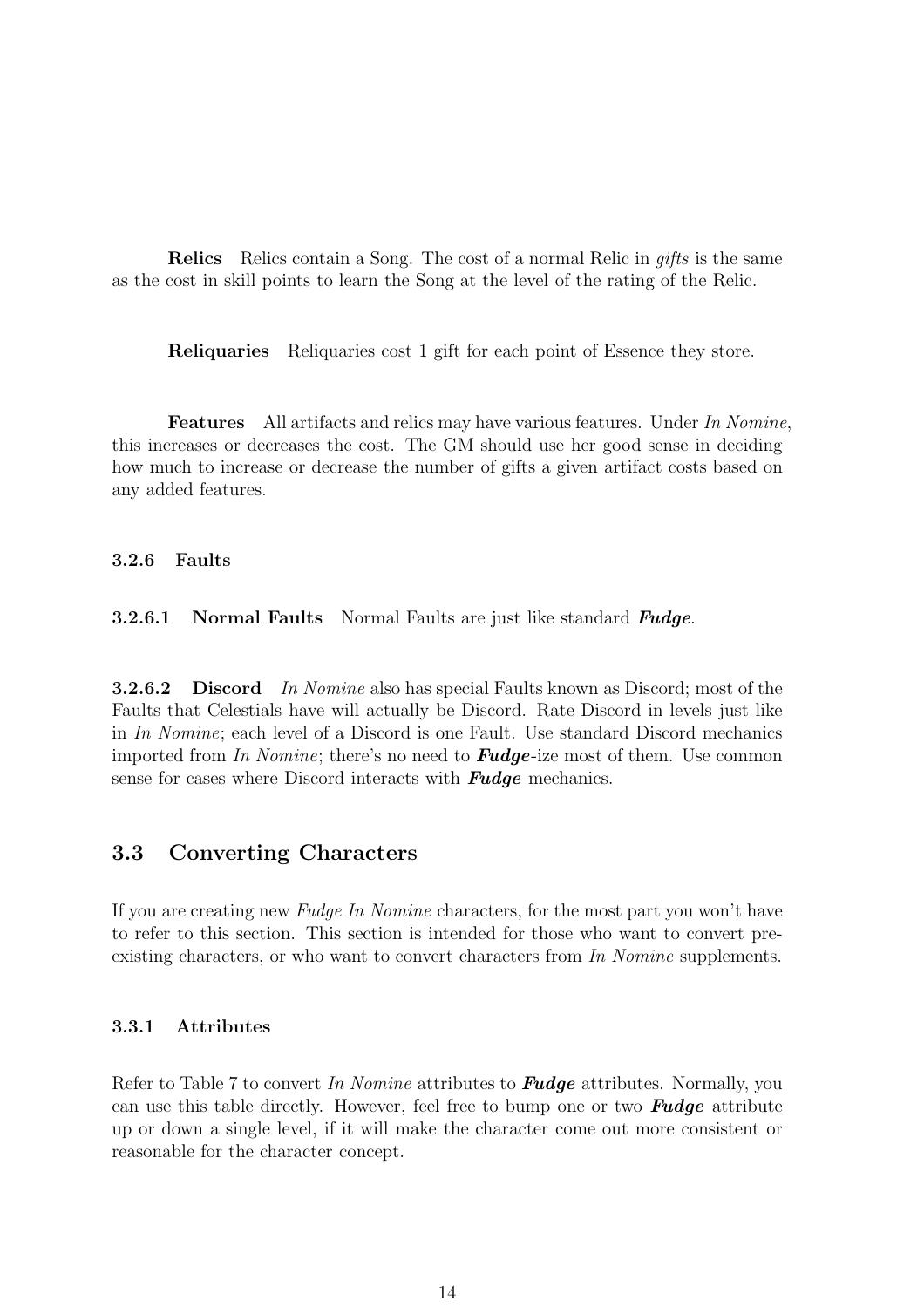|           | THIS TABLE NEEDS FIXING FOR THE FATE SCALE |                 |
|-----------|--------------------------------------------|-----------------|
| In Nomine | Scale Celestial                            | Scale Human     |
| Attribute | Fudge Attribute                            | Fudge Attribute |
|           |                                            |                 |
| $\Omega$  | Abysmal                                    | Terrible        |
| 1         | Terrible                                   | Poor            |
| 2         | Poor                                       | Mediocre        |
| $3 - 4$   | Mediocre                                   | Fair            |
| $5 - 7$   | Fair                                       | Good            |
| $8 - 9$   | Good                                       | Great           |
| $10 - 11$ | Great                                      | Superb          |
| 12.       | Superb                                     | Legendary       |

Table 7: Attribute conversions

#### 3.3.2 Skills and Songs

Figure out the *In Nomine* target number using standard *In Nomine* rules, and then convert to the Fudge Skill level using Table 8. Scale does not enter into consideration.

| In Nomine     | Fudge    |
|---------------|----------|
| Target Number | Skill    |
|               |          |
| 1             | Abysmal  |
| $2 - 3$       | Terrible |
| $4 - 5$       | Poor     |
| 6             | Mediocre |
| 7             | Average  |
| 8             | Fair     |
| 9             | Good     |
| $10 - 11$     | Great    |
| 12.           | Superb   |
|               |          |

|  |  |  |  |  |  | Table 8: Skill and song conversions |
|--|--|--|--|--|--|-------------------------------------|
|--|--|--|--|--|--|-------------------------------------|

Note that the linking of skills to attributes in *In Nomine* will tend to skew whole sets of skills high or low. Probably it is best to just accept this, but the GM may want consider some detailed twiddling based on which skills are most key to the character concept.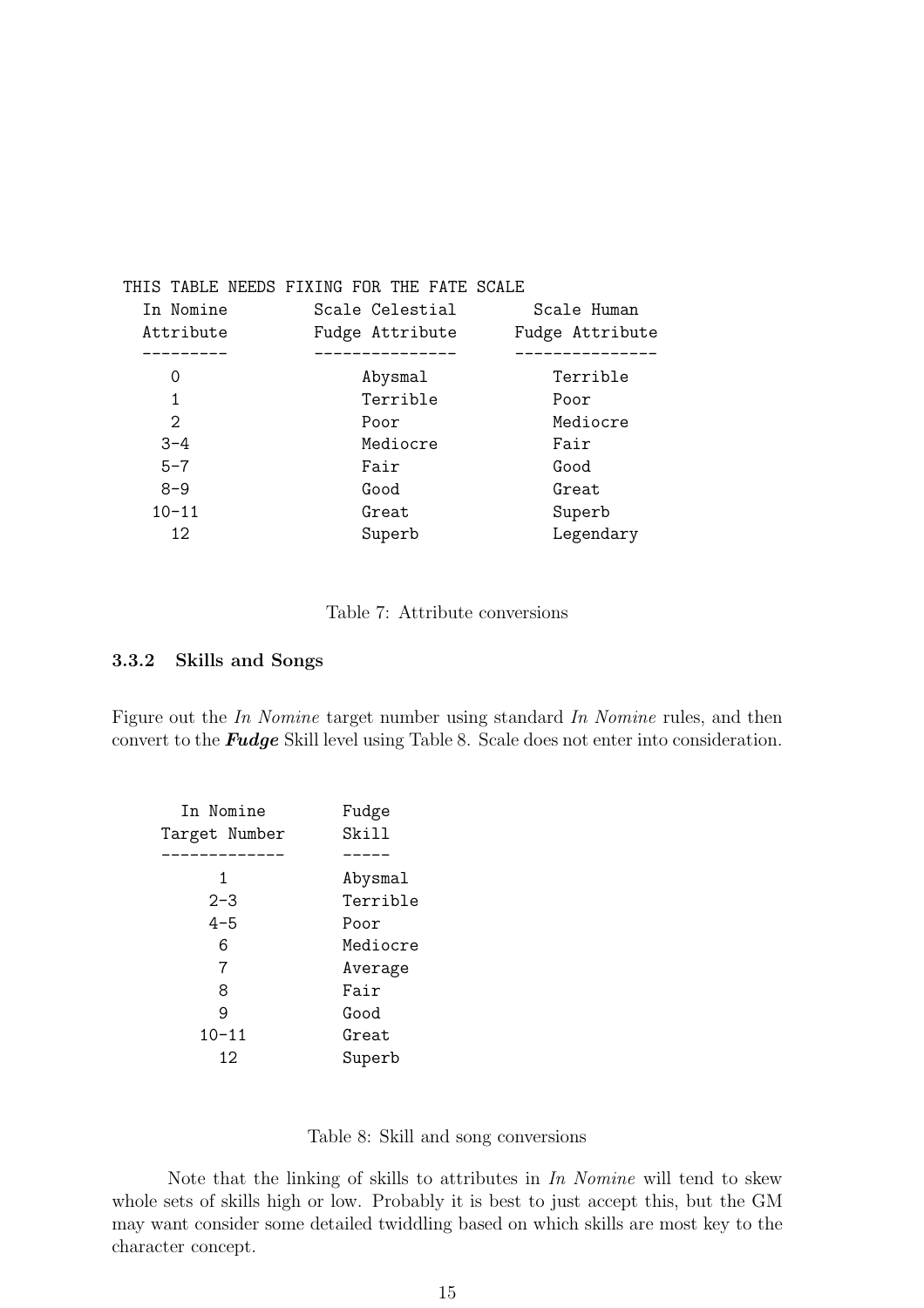Also, because humans have such pathetic attributes in standard *In Nomine*, the GM may consider boosting some or all of their mundane skills (but not their Songs) by 1 level.

#### 3.3.3 Vessels

See Section 3.2.5.5 for the number of gifts a Vessel costs. Add Toughness to a vessel based on it's level, according to Table 9:

| In Nomine    | Fudge             |  |
|--------------|-------------------|--|
| Vessel Level | Toughness         |  |
|              |                   |  |
| 1            | (none)            |  |
| $2 - 3$      | 1                 |  |
| $4 - 5$      | $\mathcal{D}_{1}$ |  |
| ิค           | 3                 |  |
|              |                   |  |

Table 9: Vessel conversions

#### 3.3.4 Servants

Look at Table 4 (Section 3.2.5.7). Use that table to figure out a servant's rating, using the servant's level in *In Nomine* as the cost in gifts. A servant with a level of 6 has a rating of Superb.

## 3.3.5 Artifacts

Use Table 10 to convert an Artifacts *In Nomine* level into a *Fudge In Nomine* rating.

# 4 Miscellaneous Mechanics

## 4.1 Contests

See **Fudge**, Chapter 3, particularly Section 3.5.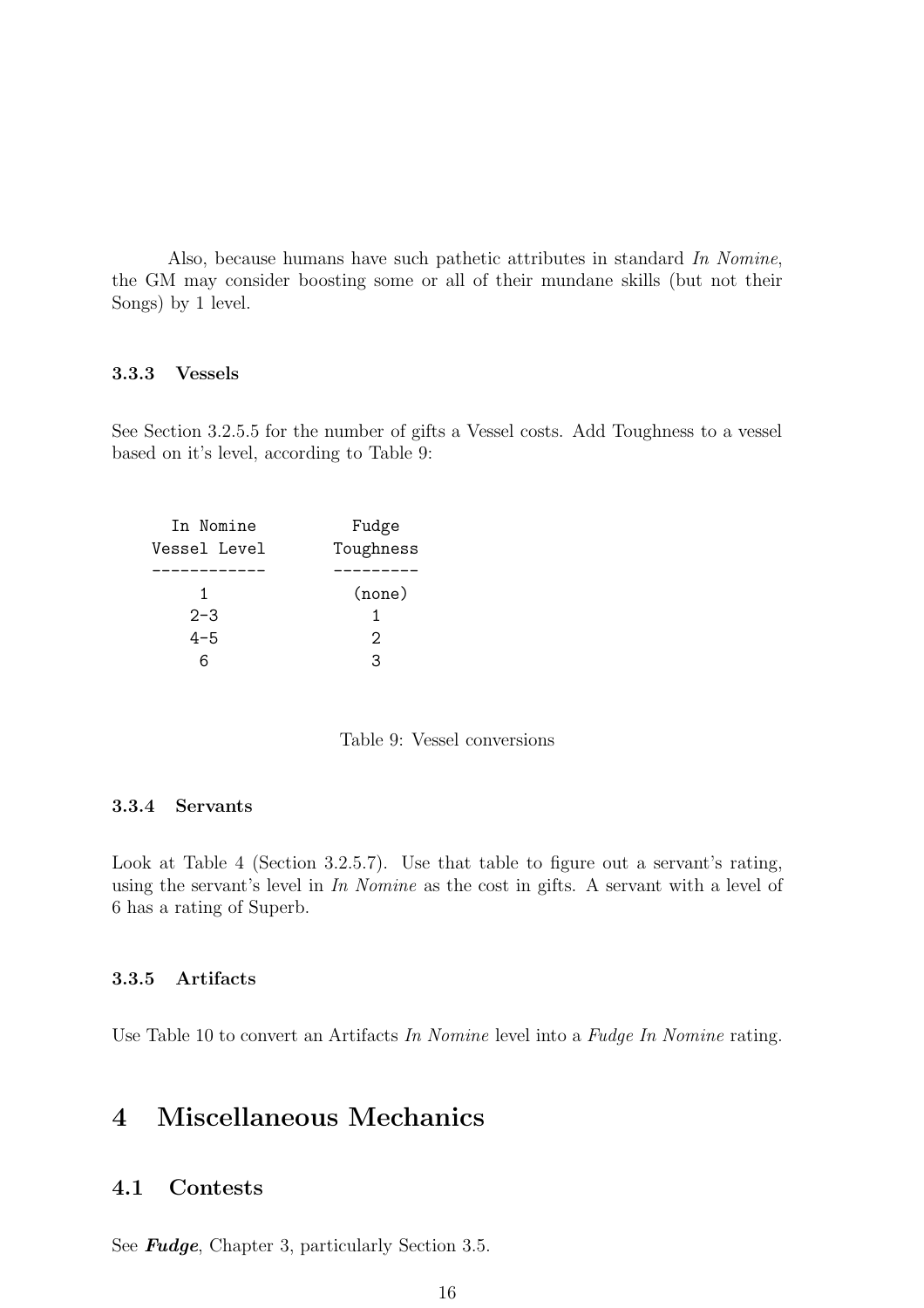| In Nomine         | In Nomine | Talisman    |
|-------------------|-----------|-------------|
| Level             | Rating    | Skill Boost |
|                   |           |             |
| 1                 | Average   | $+1$        |
| $\mathcal{D}_{1}$ | Fair      | $+2$        |
| 3                 | Good      | +3          |
| 4                 | Good      | $+3$        |
| 5                 | Great     | $+4$        |
| 6                 | Superb    | +4          |
|                   |           |             |

Table 10: Artifact conversions

#### 4.1.1 Opposed abilities

Opposed abilities between humans or between celestials are resolved normally. Opponsed abilities between a human and a celestial, of course, should take into account the Scale Celestial difference. (Give  $+2$  to the Celestial.)

#### 4.1.2 Relative Degree and Absolute Offset

Normally, in a contest in **Fudge**, the Relative Degree is the difference between the winner of the contest's roll and the loser's roll. However, if a certain absolute roll is required for the winner to succeed at his task, the Relative Degree should be the winner's roll compared to the *higher* of the required roll, or the loser's roll. An example will hopefully make this clearer. Normally, to invoke his resonance, a Balseraph must make a Will test of Fair difficulty. In order to successfully convince somebody that he is lying, he must also use this Will roll in a Contest against the target. If the Balseraph rolls a Great Will roll, but the target rolls a Mediocre Will roll, the Balseraph's Relative Degree (or Degree of Success) is  $+2$ , not  $+3$ . In this case, the target of the Resonance rolled lower than the absolute difficulty of invoking a resonance, so the Balseraph's contest was against an effective roll of Fair rather than the target's roll.

In some cases (such as with a Balseraph's resonance), a tie between the winner and loser of the contest represents a win for the "attacker," with a Relative Degree of 0. (See Section 4.8, "Degree of Success and Check Digit.") In other cases, a tie does not represent a win for the attacker. In these latter cases where there is an absolute difficulty for the opposed action, a win with a relative degree of 0 is still possible if the attacker rolls the absolute difficulty of the task, and the defender rolls *lower* than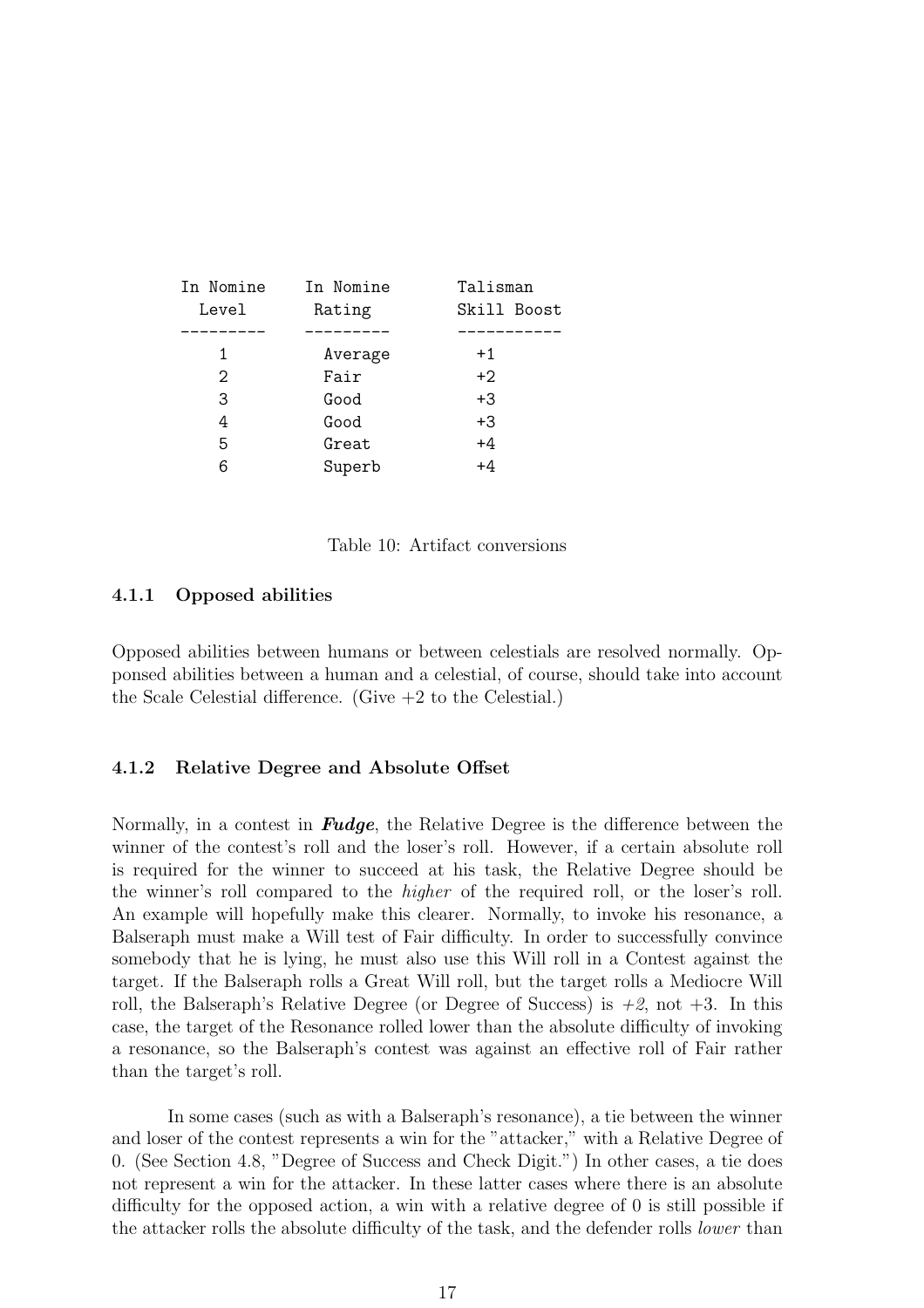the absolute difficulty of his resistance.

## 4.2 Resonance

Invoking a Celestial's resonance is test of either Perception or Will, depending on who the Celestial is. The difficulty of the test depends on the Celestial's current level of Dissonance (see Table 11). See Section 4.8 for information on converting the Degree of Success into an effective Check Digit for use with tables in the *In Nomine* main book.

| Difficulty |
|------------|
|            |
|            |
| Mediocre   |
| Average    |
| Fair       |
| Good       |
| Great      |
| Superb     |
| Epic       |
|            |

Table 11: Resonance difficulty

## 4.3 Dissonance

Import Dissonance directly from *In Nomine* unchanged. Keep the number of notes of Dissonance on a character's sheet as a number, just as in *In Nomine*. Use the standard Dissonance rolls (*In Nomine*, page 57) to determine what fate befalls a character when he acquires more Dissonance.

## 4.4 Essence and Fudge Points

Essence rules may be imported into **Fudge** more or less intact. Using Essence to fuel things like Songs and other supernatural powers should work just as in *In Nomine*. In addition, expenditure of a point of Essence can yeild of bonus of  $+1$  to a 4dF roll.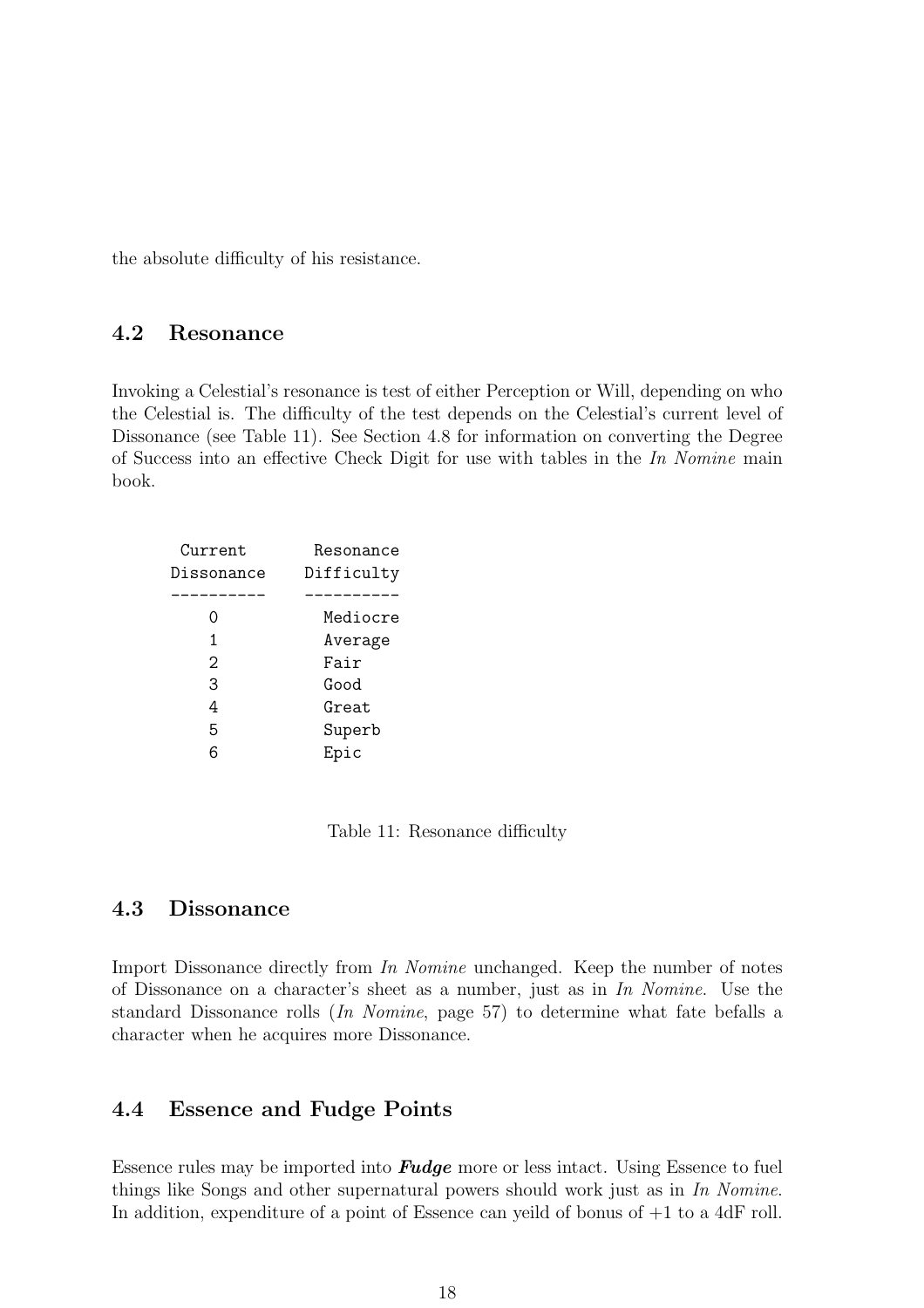Because Essence is itself a sort of combination of Mana and **Fudge** points, it is recommended that the GM of a *Fudge In Nomine* game simply not use Fudge Points per se.

## 4.5 Summoning Superiors

Invoking Superiors is another aspect of the game where you can use the standard *In Nomine* rules without impacting the rest of the task resolution system. As such, my recommendation is to just import the d666 system from *In Nomine* for the purpose of rolling for Invoking Superiors.

If you prefer a more creamy and chocolate system, then an attempt to Invoke a Superior may be handled as a Situational roll (see **Fudge** section 3.1). To convert the change to summon into the minimum result required on the Situational roll, refer to Table 12. In general, a bonus of +2 to the d666 roll in *In Nomine* should correspond to a lowering of the necessary Situational roll by one level. Only under extraordinary circumstances should a situational roll of less than Good *ever* summon a Superior. (The Superior being predisposed to come would count as extraordinary circumstances.)

| In Nomine<br>Chance of Invocation | FUDGE Situational<br>Roll Required |                       |
|-----------------------------------|------------------------------------|-----------------------|
| $\langle 2 \rangle$               | Superb+3                           | (normally impossible) |
| $\mathcal{D}_{1}$                 | Superb+2                           | (normally impossible) |
| 3                                 | Superb+1                           |                       |
| 4                                 | Superb                             |                       |
| $5 - 6$                           | Great                              |                       |
| $>=7$                             | Good                               |                       |
|                                   |                                    |                       |

Table 12: Situational roll needed to invoke a superior

## 4.6 Disturbance

The rules for Disturbance in *In Nomine* are generally considered to be the most Disturbing. They are complicated, and it is very difficult to get a feel for them. The rules below may not be much better, but I'm trying.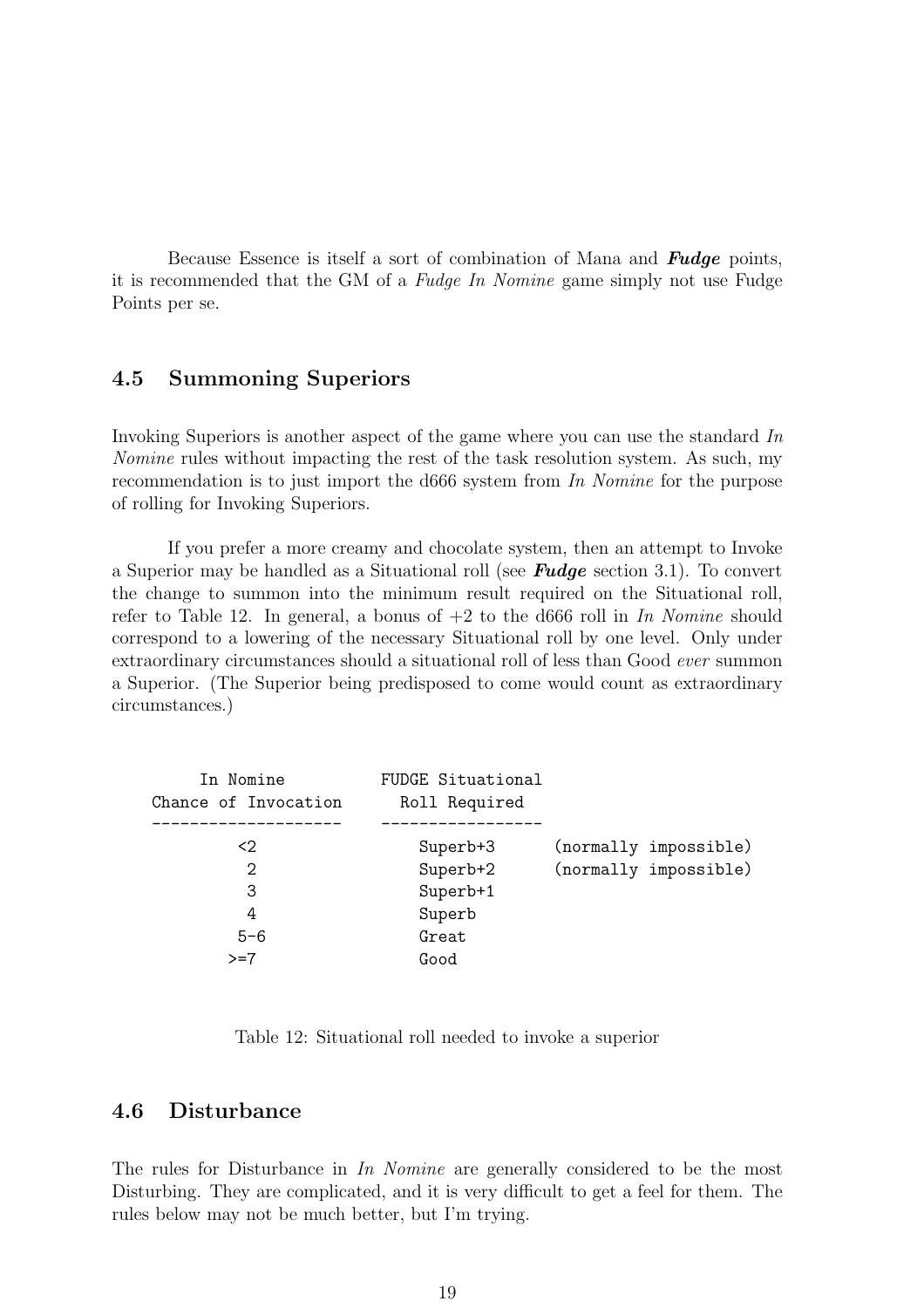#### 4.6.1 The Easy Math Version

Calculated the Degree of Disturbance using exactly the rules of *In Nomine*. Fake it when you are trying to figure out how many "hits" worth of physical objects get destroyed. For damage to humans, refer to Table 13.

| Attack makes  | Degree of         |
|---------------|-------------------|
| Human         | Disturbance       |
|               |                   |
| Scratch       | 1                 |
| Hurt          | $\mathcal{D}_{1}$ |
| Very Hurt     | З                 |
| Incapacitated | 4                 |
| Near Death    | 5                 |
| Dead          | 10                |

Table 13: Degree of Disturbance from damaging humans

The Degree of Disturbance gives the *Base Range* to which this Disturbance may be detected, in yards (or meters, as you prefer). Remember that there are 1,760 yards in a mile (but if you call it 2,000, nobody's going to notice). It takes a successful Perception roll in order to detect the disturbance. Refer to Table 14 to figure out how good a feat of Perception is necessary to detect the disturbance. Determine the distance between the Celestial and the Disturbance. Find the first row on the table that corresponds to a range *greater* than this distance. So, for example, a Celestial who is 15 yards away from a Disturbance of degree 10 would require at least a Poor perception roll to detect it.

The effect of this table is to make small Disturbances detectable to greater ranges (sometimes quite a bit greater), and large Disturbances detectable to not quite so great ranges. Very large disturbances are not detectable to nearly as great a range as they are under canon *In Nomine*. This may please you, or it may bug you.

#### 4.6.2 The "I Can Square Numbers" Version

Calculate the degree of disturbance as was given in the "Easy Math" version. Then square it. This gives the base range. Use Table 15 to figure out the feat of perception necessary to detect the disturbance, just as Table 14 is used in the "Easy Math" version. However, in this case, ignore all distances smaller than 1 yard; in other words, for Disturbances smaller than 10, ignore the lines of the table showing the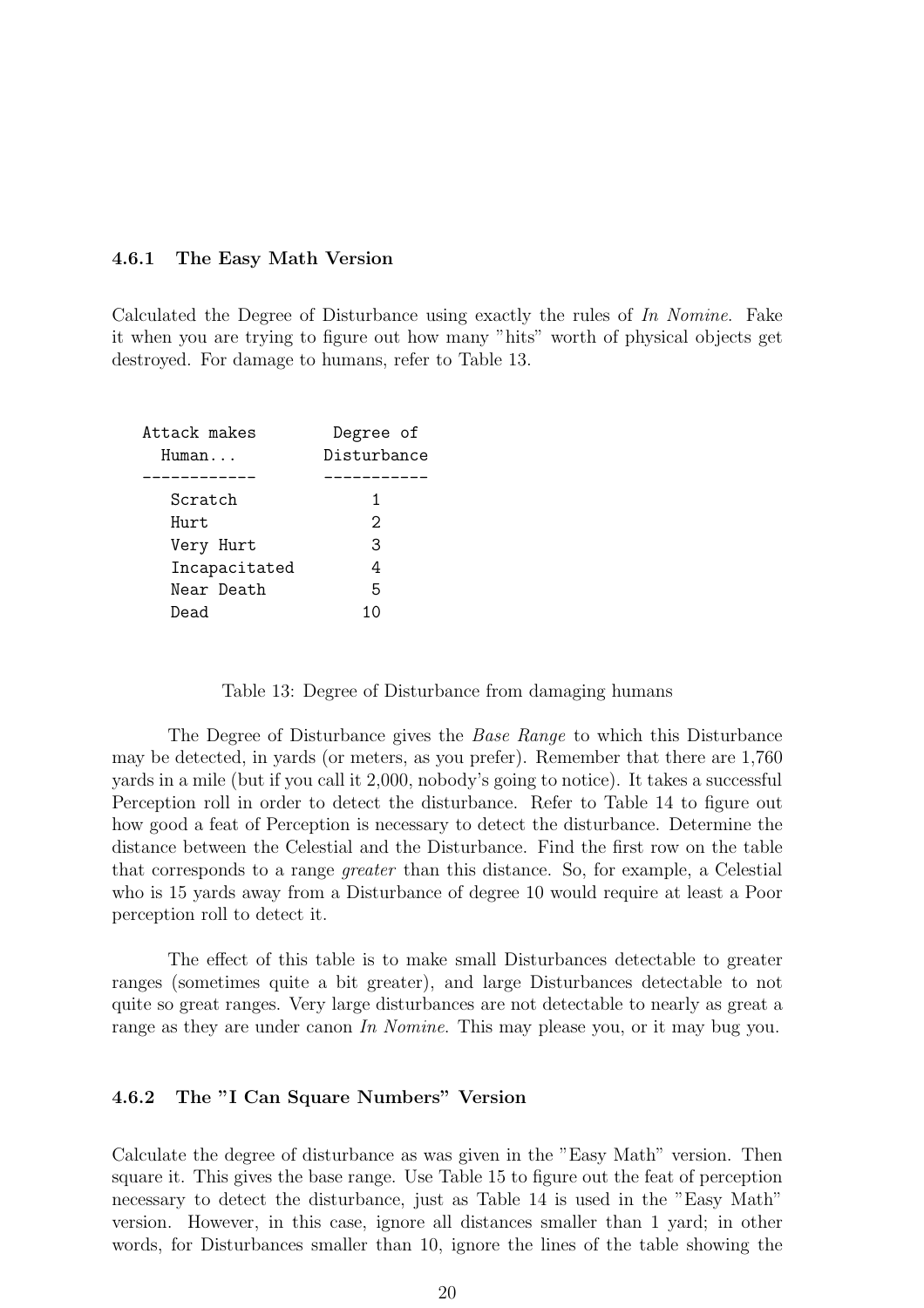|             | Range to |                  | Perception   |
|-------------|----------|------------------|--------------|
| Disturbance |          |                  | Roll Needed  |
|             |          |                  |              |
|             |          | Base Range       | Poor         |
|             |          | 2x Base Range    | Mediocre     |
|             |          | 5x Base Range    | Average      |
|             |          | 10x Base Range   | Fair         |
|             |          | 20x Base Range   | Good         |
|             |          | 50x Base Range   | Great        |
|             |          | 100x Base Range  | Superb       |
|             |          | 200x Base Range  | Epic         |
|             |          | >200x Base Range | (Impossible) |

Table 14: Perception necessary to detect Disturbance (Easy Math Version)

difficulty of detecting a disturbance at a fraction of the Base Range. It is always at least a Fair test of Perception to detect a Disturbance of Degree 1, even if you are right next to it.

This takes more math, but it handles larger values of Disturbance (in comparison to canon *In Nomine*) better than does the "Easy Math" version. However, it makes small disturbances (less than 3 or 4) quite a bit harder to detect.

#### 4.6.3 Discussion

If you plot how easy it is to detect a given disturbance as a function of distance, neither of the methods above reproduce canon *In Nomine* very well, because the shape of the curve is very different. This is just a different way of looking at disturbance. Under canon *In Nomine*, disturbance is like a plum; a solid core is surrounded by a soft exterior. It is very easy to detect out to some range set by the size of the disturbance and the listener's Celestial forces. Then there is a fuzzy border zone, where it gets harder to detect; for larger disturbances, that border zone is a small fraction of the original range (your plum pit is almost as big as your whole plum). These *Fudge In Nomine* systems fall off qualitatively more like the brightness of a light falls off as you get further from it. Even though it's different, there's no reason why this can't form a playable model for disturbance in an *In Nomine* universe!

These systems also level the difference between different Celestials. Of course, having a greater Perception makes detecting a disturbance much easier. However, under canon *In Nomine*, having additional Celestial Forces can *greatly* increase the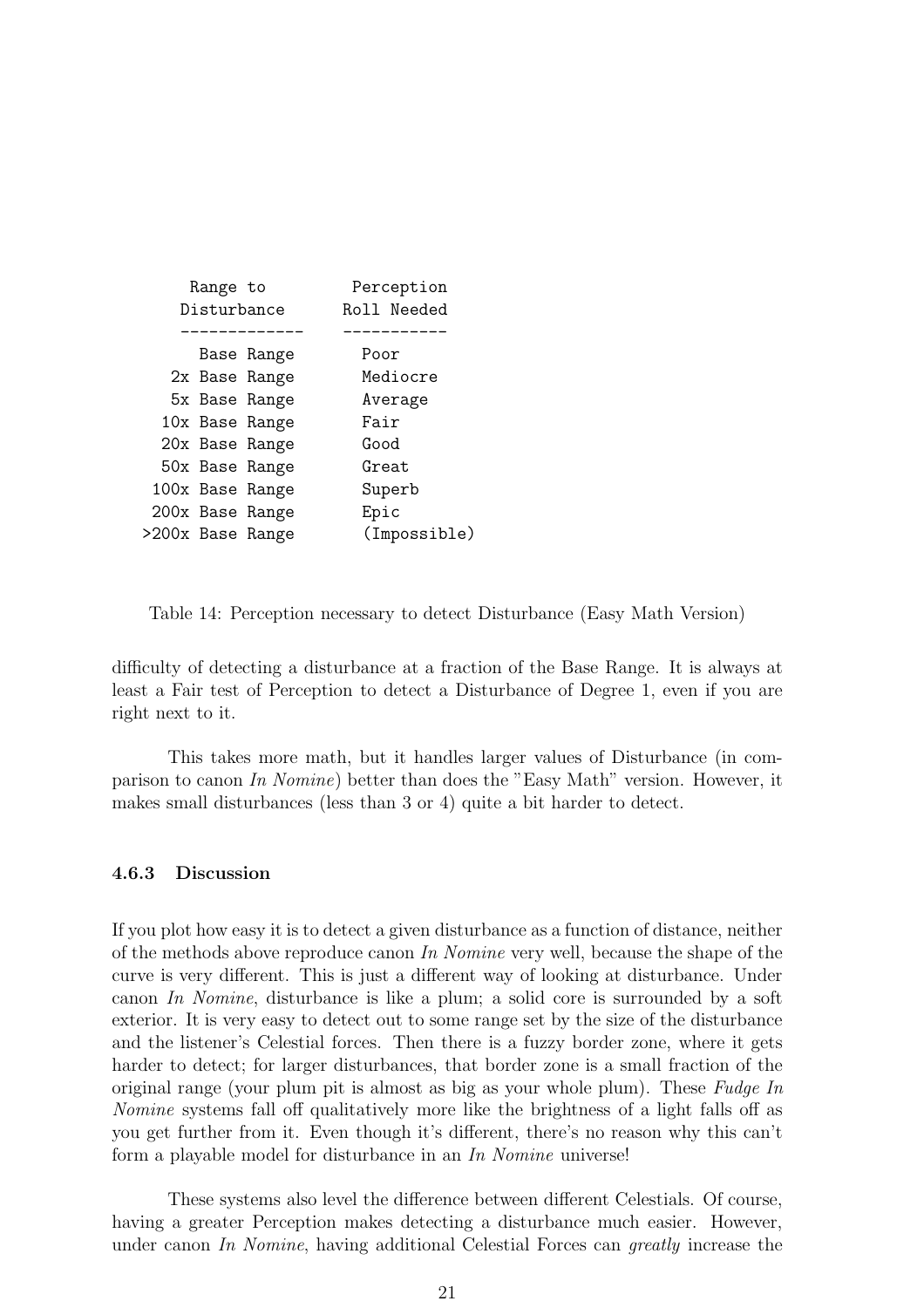|             | Range to |                 | Perception   |
|-------------|----------|-----------------|--------------|
| Disturbance |          |                 | Roll Needed  |
|             |          |                 |              |
|             |          | 0.2x Base Range | Poor         |
|             |          | 0.5x Base Range | Mediocre     |
|             |          | Base Range      | Average      |
|             |          | 2x Base Range   | Fair         |
|             |          | 5x Base Range   | Good         |
|             |          | 10x Base Range  | Great        |
|             |          | 20x Base Range  | Superb       |
|             |          | >20x Base Range | (Impossible) |

Table 15: Perception necessary to detect Disturbance (Base Range = Disturbance squared)

range to which a Celestial can detect a disturbance, which is not the case here.

I have created a In Nomine Java Disturbance Calculator. If you have a web browser that supports Java 1.1, then you may find that this tool will help you visualize to what radius a given Disturbance is audible, and how my methods above compare to the standard In Nomine method. This tool will also calculate the difficulty of detecting Disturbance under any of the the three systems (standard In Nomine, "Easy Math", and "I Can Square").

## 4.7 Intervention

For mechanics imported directly from In Nomine (e.g. Dissonance), this is a nobrainer. If you're using the 3d6 dice method for **Fudge**, it is also a no-brainer.

If you're using  $4dF$ , on any roll of  $+4$ , roll an additional dF. If the additional  $dF$  is  $+$ , then a Divine Intervention has occurred, otherwise it's "just" a  $+4$  roll. On any roll of -4, roll an additional dF. If the additional dF is -, then an Infernal intervention has occurred, otherwise it's "just" a -4 roll. The probability of a given sort of intervention under this system is  $1/243$ , which is close enough to  $1/216$ , the probability of that intervention occurring under the *In Nomine* mechanics.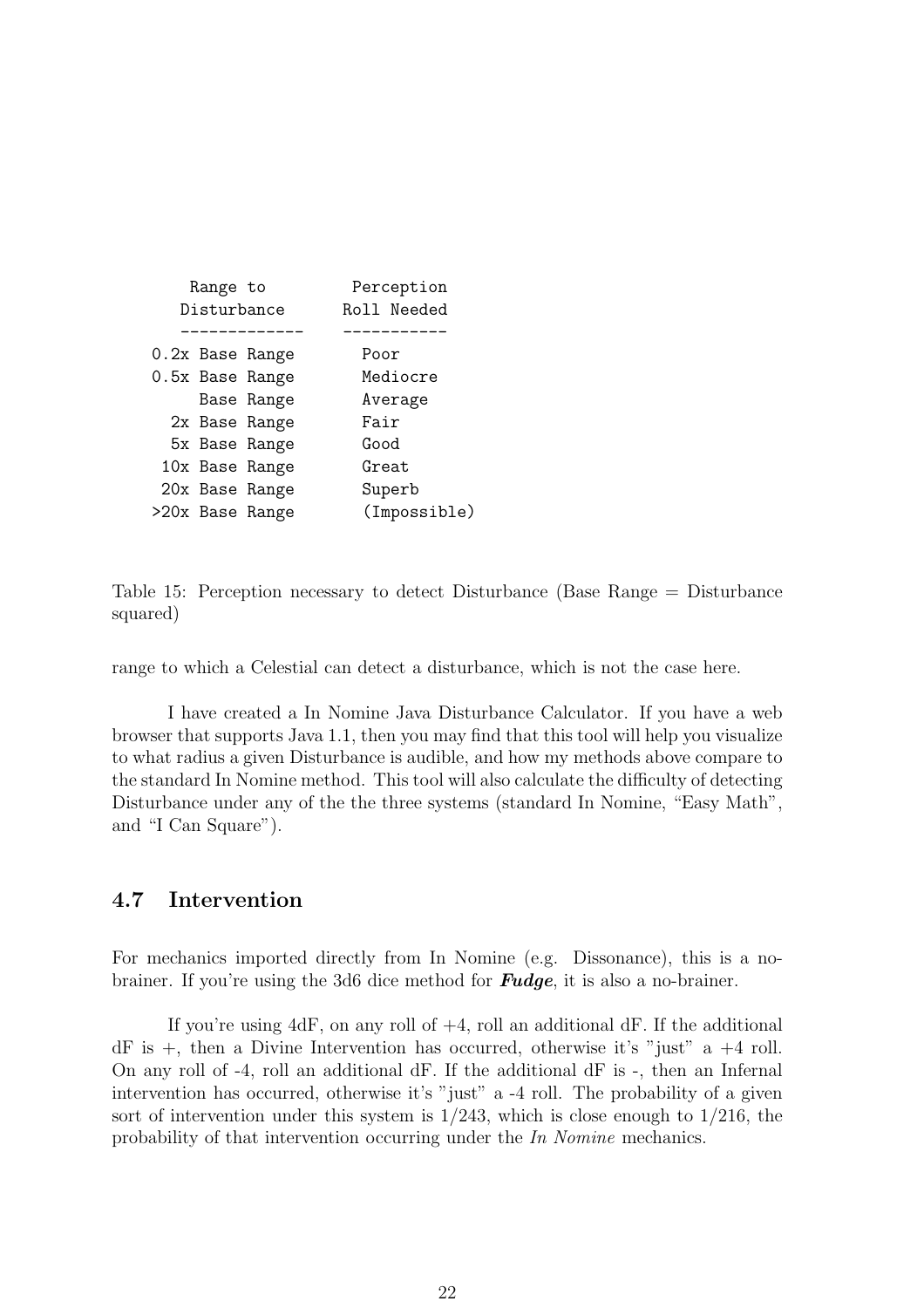## 4.8 Conversion: Degree of Success and Check Digit

When a character succeeds or fails at something in *In Nomine*, the "check digit" usually indicates how extreme the success or failure was. In **Fudge**, the Degree of Success (or, as the case may be, Relative Degree) serves the same purpose. So that you may look up results on the sundry Check Digit tables of *In Nomine*, convert Degree of Success to Check Digit using Table 16... or just fake it, using the Degree of Success as a general guide.

| Degree of | Check | Fudge Result for            |
|-----------|-------|-----------------------------|
| Success   | Digit | Task of ''Fair'' Difficulty |
|           |       |                             |
| O         |       | Fair                        |
| $+1$      | 2     | Good                        |
| $+2$      | З     | Great                       |
| $+3$      | 4     | Superb                      |
| $+4$      | 5     | Superb+1                    |
| $+5$      | 6     | Superb+2                    |
|           |       |                             |

Table 16: Converting Degree of Success (Rolled Degree - Difficulty) to Check Digit

Use the same table for failures, converting  $+$  to  $-$  in the first column. (This means that a failure with an equivalent check digit of 1 won't happen. If this bothers you, then you can say that a -1 Relative Degree corresponds to a failed check digit in the range 1-3.)

## 4.9 Conversions: General Advice

*I will add to this as inspiration strikes.*

In no particular order:

- +1 to a Fudge roll corresponds to +2 to the target number in *In Nomine* (and vice versa).
- $\bullet$  +1 to the *In Nomine* Check Digit corresponds to a +1 in the Degree of success in Fudge.
- When under *In Nomine* you would against an attribute or skill which is "modified by *x* forces", use your number of forces in the relevant realm to find the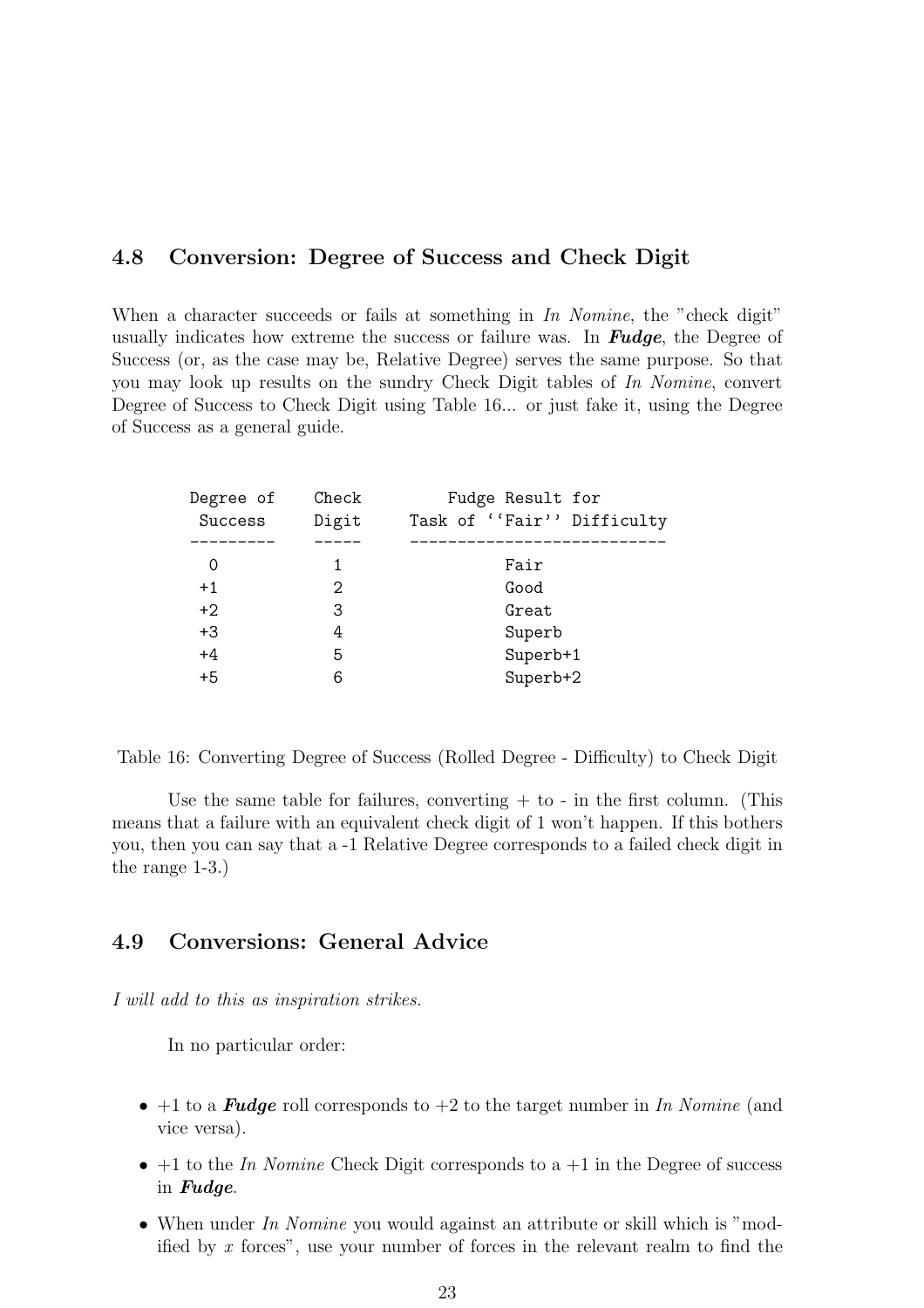difficulty of the action on Table 17. Then just roll that action against the unmodified attribute or skill. An example of this is going Celestial, where in In Nomine you are supposed to roll against your Will, modified by your Celestial forces. Use Table 17 to find out how difficult the task is given your Celestial forces, and then just make a normal **Fudge** Will roll.

| Relevant<br>Forces | Difficulty |
|--------------------|------------|
|                    |            |
|                    |            |
| 1                  | Good       |
| 2                  | Fair       |
| 3                  | Average    |
| 4-5                | Mediocre   |
|                    | Poor       |

Table 17: Difficult for "modified by *x* forces rolls"

- Concentrate on converting character and artifact concepts and qualitative features more so than on quantitative features.
- When in doubt, fudge it.

# 5 Combat

## 5.1 Combat Options Used

#### 5.1.1 Rounds and Story Elements

Sometimes a combat just works better if you divide it into Story Elements (**Fudge** section 4.21) rather than rigid rounds. With **Fudge**, you have the full freedom to do this; refer to the main text of **Fudge** for information about this.

However, insisting on always using Story Elements is just as confining as insisting on always using a round of a fixed size. If two folks are standing there slugging it out, or if timing is crucial (will the angel complete is difficult song before his Servant has been eviscerated by the demon), then divide the combat into *In Nomine*-sized 5-second combat rounds... or into whatever size seems to work best for you.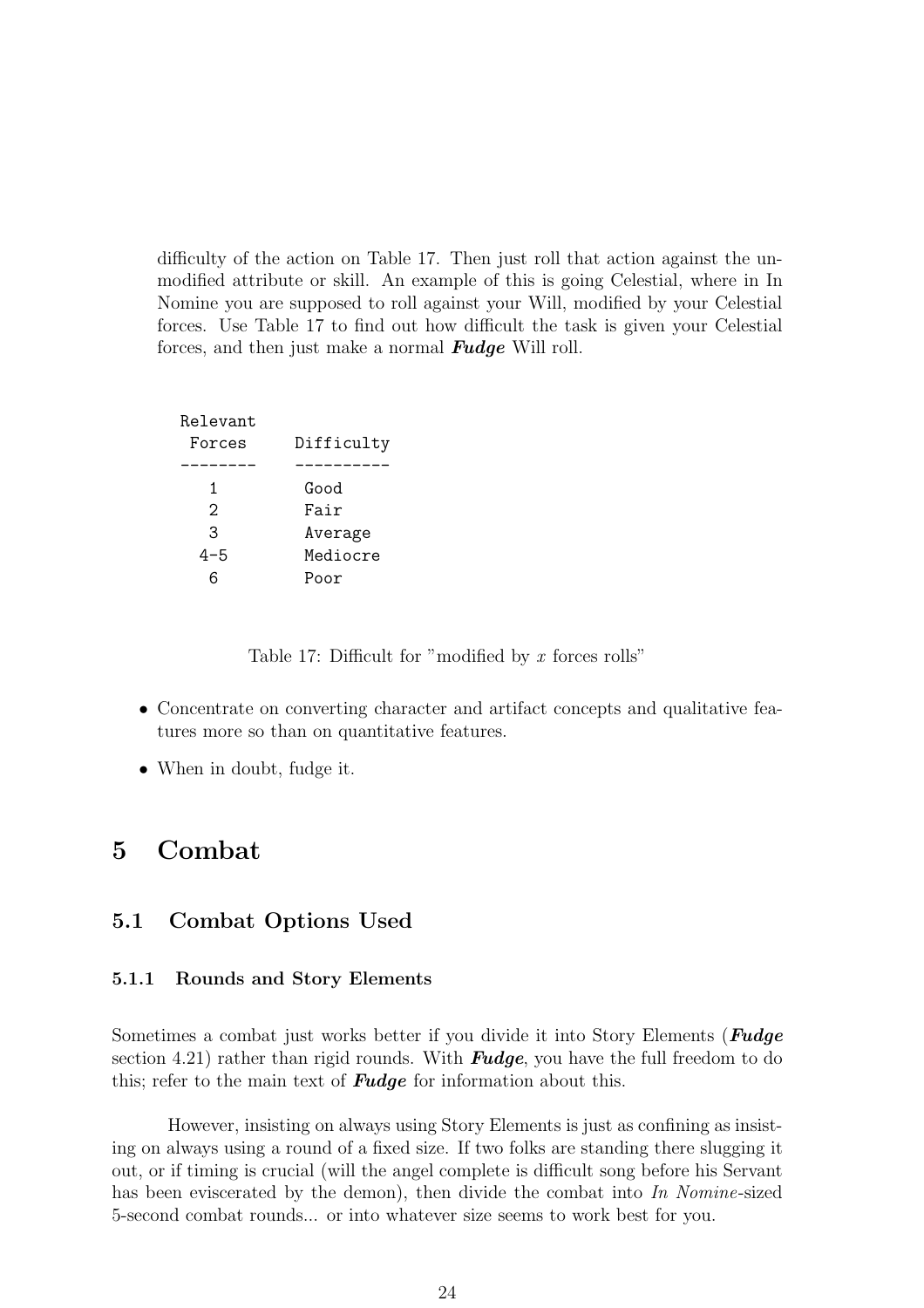#### 5.1.2 Resolving Attacks

Attacks are normally Opposed Actions. If you're using broad brush strokes and Story Element pacing, then the Opposed Action should be between whatever are the most relevant combat skills (plus any modifiers). If you're using round pacing, then resolve each attack using the "Alternate Combat Turns" method (**Fudge**, section 4.23). Use Agility to determine initiative, as one's skill for unarmed attacks, and as one's ability to Dodge. One may buy specific martial arts or brawling skills to increase one's skill with unarmed attacks, but normally one may not purchase a special Dodge skill. (Yes, all of this is different from normal *In Nomine*.) Normal scale rules apply (see Section 3.1). Use one's weapon skill as one's ability to parry with that weapon (applying a penalty of -1 or -2 if that would make more sense). Attacks normally have an absolute difficulty of Poor, meaning that the attacker must score at least a Poor blow, and must also win the Opposed contest. Refer to Fudge Chapter 4 and *Fudge In Nomine* section 4.1.2.

#### 5.1.3 Penalties for Wounds

As a house rule, I only assess a -1 penalty for characters suffering a Very Hurt wound, and no penalty for characters suffering a Hurt wound.

#### 5.1.4 Relative Degree

See Section 4.1.2. My personal preference is to make the relative degree of a roll in combat the difference between the succeful roll and the *higher* of the opponent's roll or the absolute difficulty of accomplishing the task. For example: suppose under certain conditions it requires a Mediocre result to hit an opponent. If the attacker gets a Good result, and the defender gets a Poor result, the relative degree is  $+2$ (Good-Mediocre), *not* +3 (Good-Poor).

## 5.2 Corporeal, Ethereal, and Celestial Combat

Treat Ethereal and Celestial combat as a special case of Corporeal combat. Substitute in Intelligence or Will (as relevant) for Strength, and Precision or Perception (as relevant) for Agility. A wound of "Incapacitated" results in the Severe Bad Thing (SBT) for the relevant sort of combat. (E.g. being booted out of the Marches, or losing a force.)

Use a separate wound record (Section 5.3.1) for each realm, but each one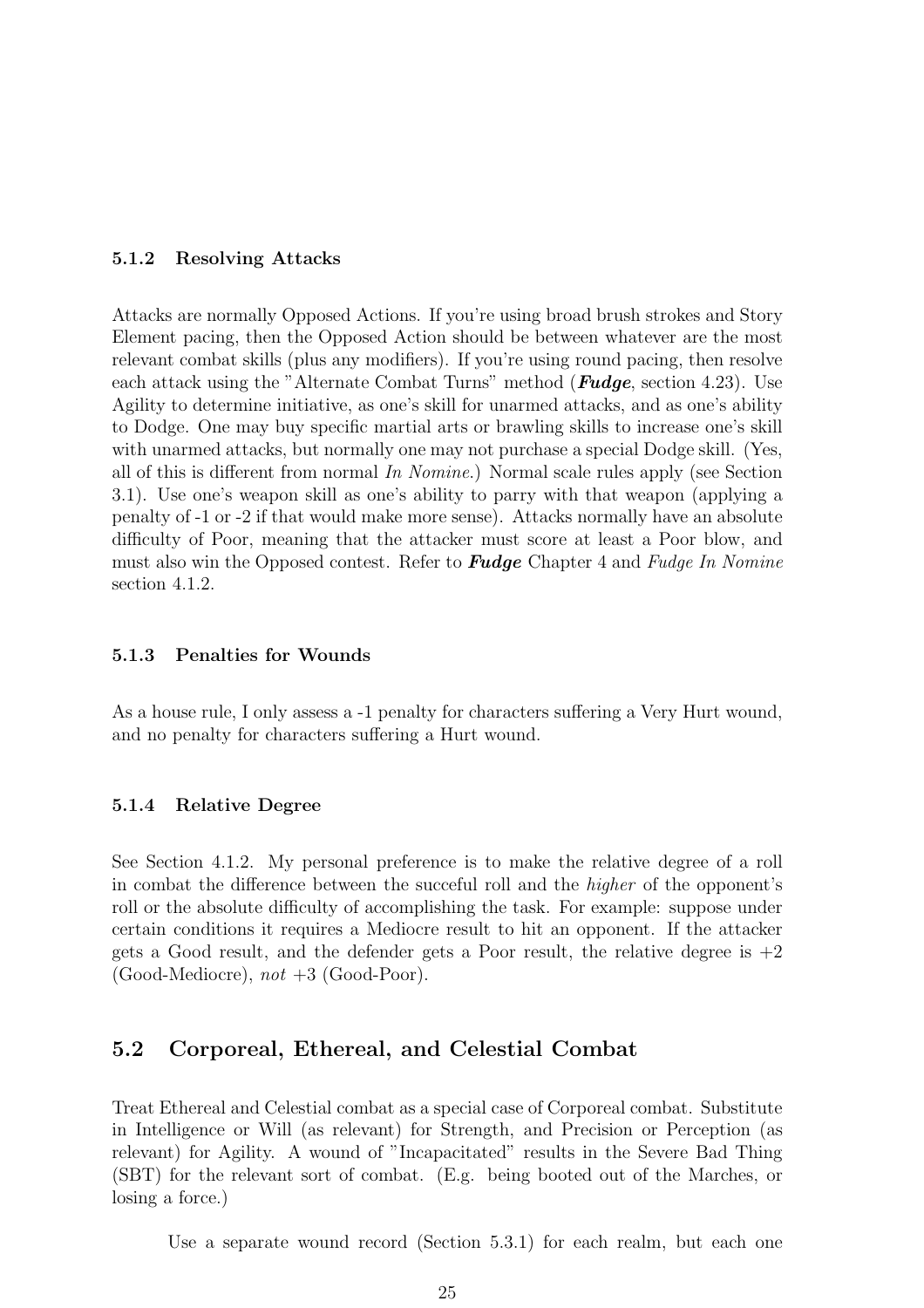should have the same layout.

## 5.3 Wounds

## 5.3.1 Recording Wounds: Celestials

Because *In Nomine* is a cinematic game were a couple of Celestials ought to be able to stand toe-to-toe and slug it out for several rounds without passing out, Celestials use a fairly generous wound record sheet. The exact wound track depends on the number of corporeal forces the Celestial has.

#### 1 Corporeal Force

| 1-3                       | $4 - 6$ | $7 - 9$  | 10                                              | $11+$ |
|---------------------------|---------|----------|-------------------------------------------------|-------|
|                           |         |          | Scratch Hurt Very Hurt Incapacitated Near Death |       |
| 000                       | 00      | $\Omega$ | 0                                               | 0     |
|                           |         |          |                                                 |       |
| 2–3 Corporeal Forces      |         |          |                                                 |       |
|                           |         |          |                                                 |       |
| $1 - 3$                   | 4-6     | $7 - 9$  | 10                                              | $11+$ |
|                           |         |          | Scratch Hurt Very Hurt Incapacitated Near Death |       |
| 0000                      | 000     | 00       | 0                                               | 0     |
| 4–5 Corporeal Forces      |         |          |                                                 |       |
|                           |         |          |                                                 |       |
| $1 - 3$                   | $4 - 6$ | $7 - 9$  | 10                                              | $11+$ |
| Scratch                   |         |          | Hurt Very Hurt Incapacitated Near Death         |       |
| 00000                     | 0000    | 000      | 0                                               | 0     |
|                           |         |          |                                                 |       |
| <b>6 Corporeal Forces</b> |         |          |                                                 |       |
| $1 - 3$                   | $4 - 6$ | $7 - 9$  | 10                                              | $11+$ |

|             |      | ,,,,                                            |  |
|-------------|------|-------------------------------------------------|--|
|             |      | Scratch Hurt Very Hurt Incapacitated Near Death |  |
| 00000 00000 | -000 |                                                 |  |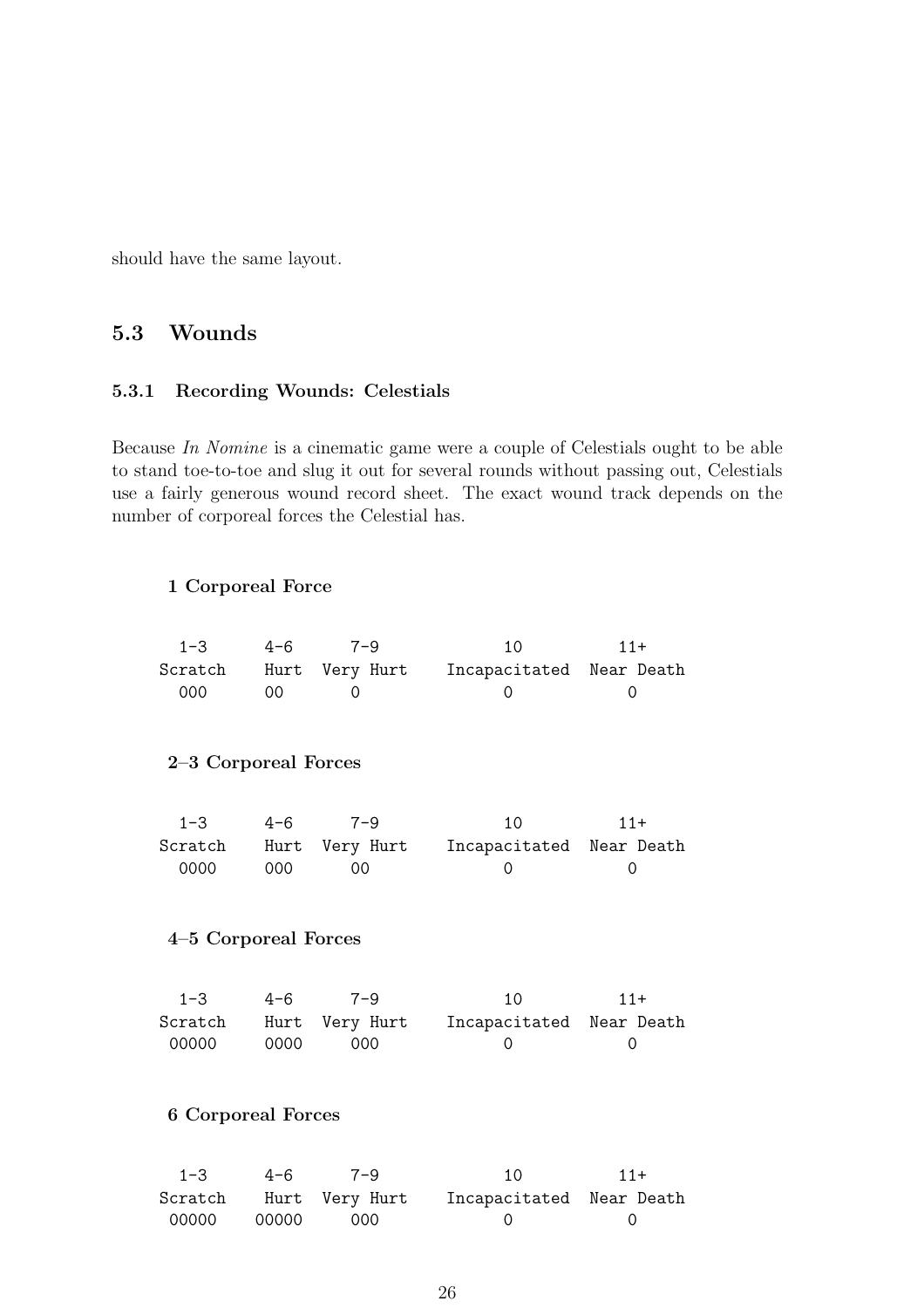#### 5.3.2 Recording Wounds: Humans

The game is still cinematic for humans, but less so. Use the following wound record sheet for humans with 0-3 Corporeal Forces:

| $1 - 3$ 4.5 |                | 6.7            |                          | $9+$ |
|-------------|----------------|----------------|--------------------------|------|
| Scratch     |                | Hurt Very Hurt | Incapacitated Near Death |      |
| 0000        | O <sub>O</sub> |                |                          |      |

Huamns with 4-5 Corporeal Forces use instead this wound record sheet:

| $1 - 3$ | 4,5  | 6.7                    |                          | -9+ |
|---------|------|------------------------|--------------------------|-----|
|         |      | Scratch Hurt Very-Hurt | Incapacitated Near Death |     |
| - 0000  | ,000 | $\bigcirc$ $\bigcirc$  |                          |     |

#### 5.3.3 Scale in Combat

...performs normally. If a Celestial is attacking a Celestial, don't worry about it. If a human is attacking a human, don't worry about it. If a Celestial is attacking a human, the Celestial gets  $+2$  each to his offensive and defensive wound factors.

#### 5.3.4 Offensive and Defensive Factors

See **Fudge** section 4.54. Although it is called a "sample" wound factors list, most of them look pretty good to me. Ignore the section on Damage Capacity; instead, add +1 for each Gift of Toughness the defender has. Add the Relative Degree to the offensive wound factors. See the previous section for Scale.

Except where this is ridiculous, a Graze (**Fudge** section 4.56) can normally do no more than Scratch the defender. Of course, if all the defender's Scratch boxes are checked off, the wound gets promoted normally.

#### 5.3.5 Damage Reduction for High Strength

Optionally, to make combat taste just a little bit more like *In Nomine* combat, you can allow characers with higher strength to suck up more damage. Make a Strength roll (without consideration of Scale). A Great result decreases the wound factor (the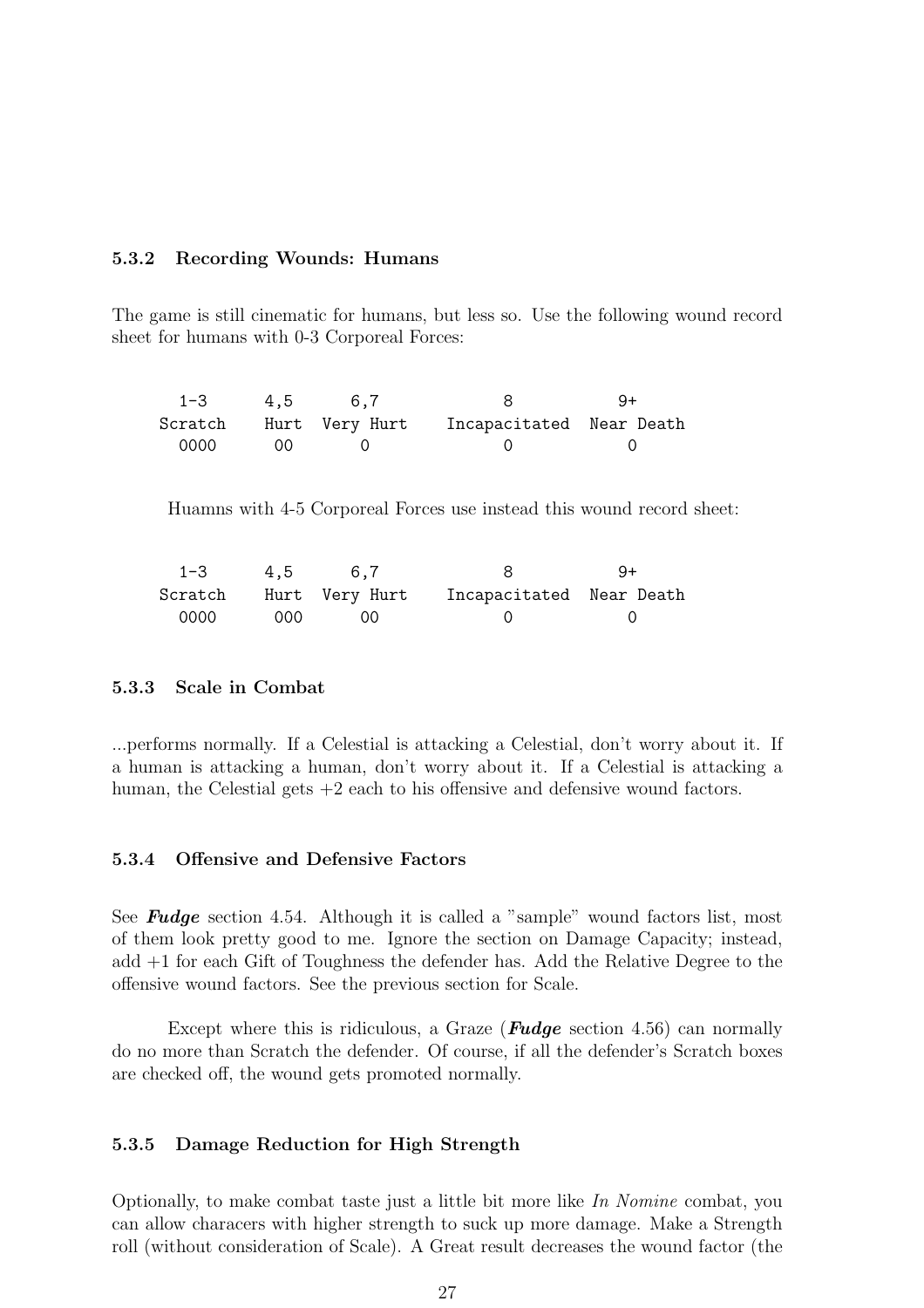number, not the level of thew ound) by 1, a Superb+1 or better result reduces it by 2. A Terrible or worse result increases it by 1.

# 6 Character Development

## 6.1 Subjective

One very good way to do character development in *Fudge In Nomine* is to use the subjective character development method ( $Fudge$  section 5.1). In this case, the GM and the player can agree when the player has earned an increase in a skill or an attribute himself. In addition, a character may petition a Superior for gifts or boons, and the GM will decide if the Superior grants it. Finally, the character's Superior may spontaneously grant the character a gift or other improvement. This method of character development works well with the in-game mechanics of how celestials get more powerful. Humans, and the "natural" development of celestials, should work as well in *Fudge In Nomine* as the subjective character development system does in any game of Fudge.

## 6.2 Objective

If you prefer to use an Objective character development system, refer to **Fudge** section 5.2. The GM should give out no more than 2 or at most 3 experience points (EP) to a character at the end of a game session or at the end of a scenario. The character's Superior will then chip in an additional 2 or at most 3 experience points, or may instead grant the character a specific boon such as an attunement, a rite, etc. Refer to the *In Nomine Game Master's Guide* for more information about Superiors granting improvements to their Servitors.

In general, because of the granularity, one EP in **Fudge** has more leverage than one EP in *In Nomine*. You should grant just over half as many EP in Fudge as you would have using the guidelines on p. 202 of *In Nomine*.

## 6.3 Attributes and Forces

Attributes are raised as usual according the **Fudge** system in use. When the pair of attributes in a given realm have been raised sufficiently, the character will gain another Force in that realm. After an attribute increases, figure out the average of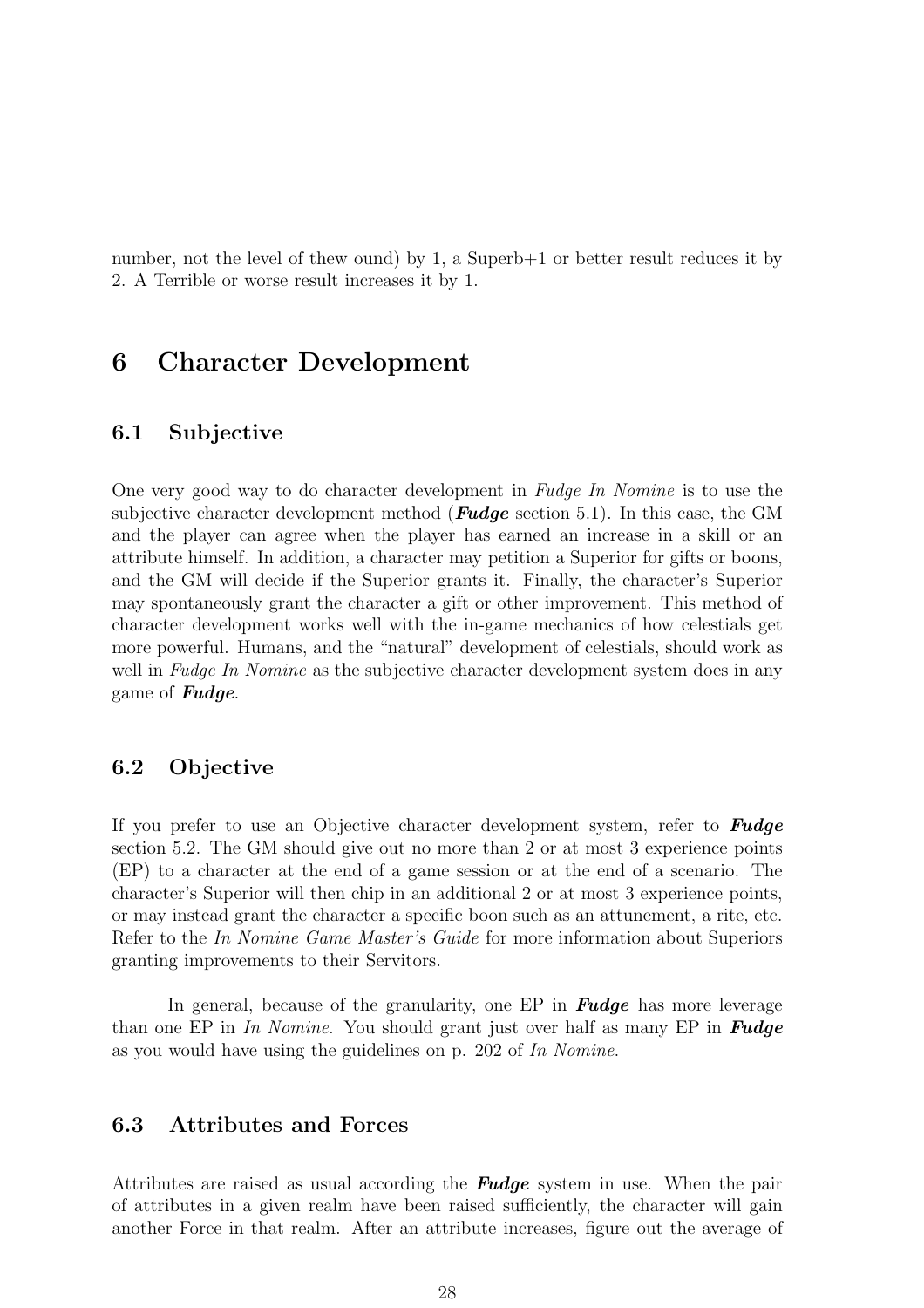the two attributes in the relevant realm, *rounding down*. (This is slightly different from Forces are handled during character creation in Section 3.2.1.) Use this average attribute value to look up the Forces on the Force Table (Table 1). If the resulting value is higher than the character's current Forces in the relevant realm, then the character gains an appropriate Force.

Example: an angel with 3 Corpreal Forces has Good Strength and Medicore Agility. He spends enough experience points to increase his agility to Fair. The average, rounding down, of his Strength and Agility is Fair– so he still has 3 Corpreal Forces. If, after a later adventure, he increases his Strenght to Great, then the average of Strength and Agility will be Good, and the angel's Corporeal Forces will increase to 4.

# 7 Changes

## 7.1 Versoin 0.9.0

Start using the FATE trait ladder (that includes Average between Mediocre and Fair).

## 7.2 Version 0.8.2

Many tuneups. Make Scale Celestial  $+2$  rather than  $+1$  relative to Scale Human (motivated by the fact that Celestials have average attributes of 14 in *GURPS In Nomine*, in comparison to humans' 10). Add different wound tracks based on the number of Corporeal Forces an individual has, to facilitate the creation of combat monsters....

## 7.3 Version 0.8.1

Just fixed the link to David Edelstein's conversion.

## 7.4 Version 0.8.0

I expanded Table 16 for converting a Fudge Degree of Success to an In Nomine Check Digit. Originally, +3 in the Fudge Degree of Success corresopnded to a CD of 6. I was finding that this was producing high-Check Digit results a little too often. In some